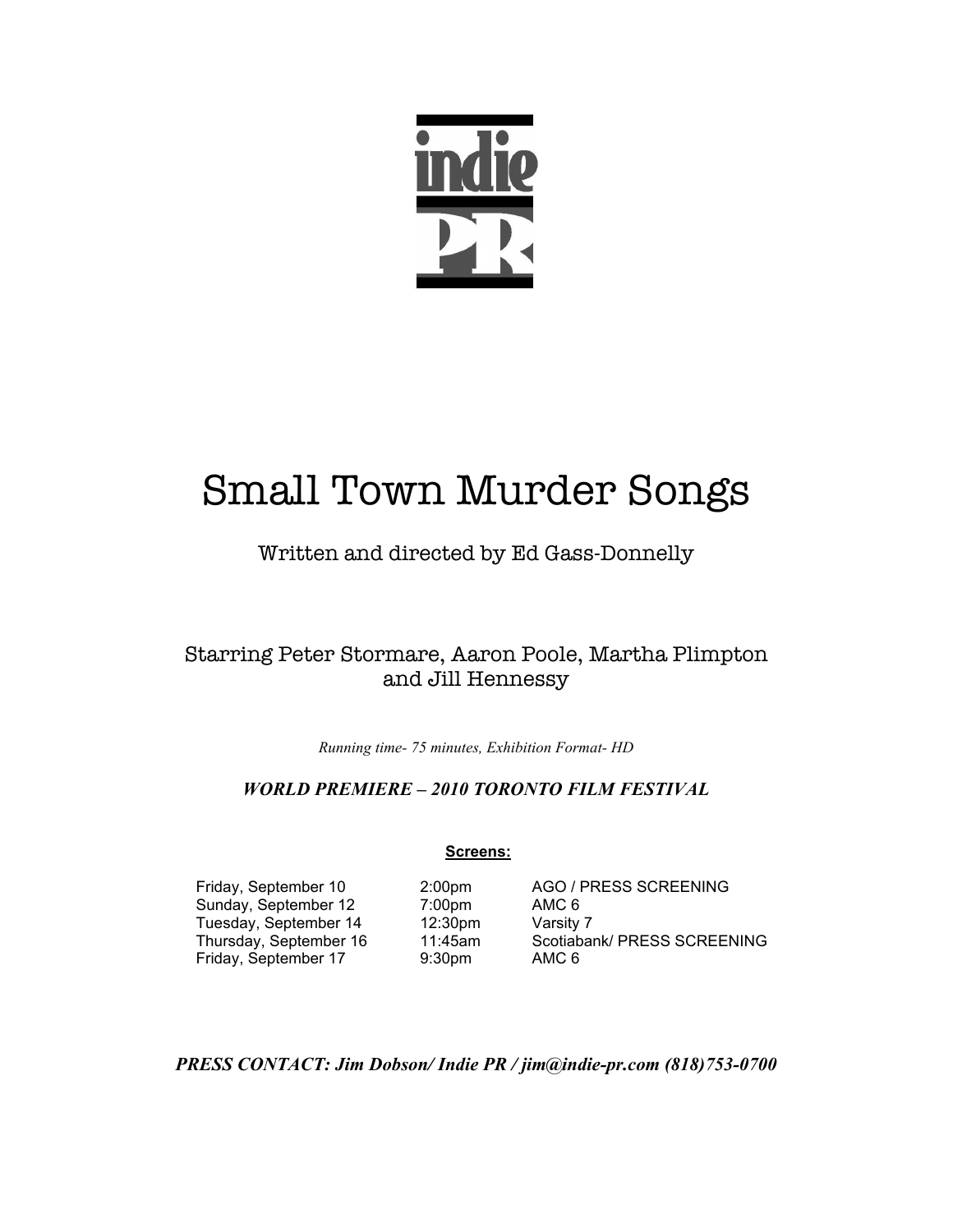# **Synopsis**

A modern gothic tale of crime and redemption about Walter (Peter Stormare),an aging police officer from a small Ontario Mennonite town who hides a violent past until a local murder upsets the calm of his newly reformed life.

When a young, unidentified woman is found dead by the lake – the victim of a brutal and violent crime – Walter and his partner Jim (Aaron Poole) are called to the scene of the town's first murder investigation in decades. A senior OPP officer is called in to lead the investigation, relegating Walter and Jim to menial field work. Yet despite this, Walter comes up hard against the mistrust of his community, who will not let him put a violent incident in his past behind him.

Convinced that Rita (Jill Hennessey) his ex-lover may be lying to the OPP to protect her new boyfriend, Walter's newly-reformed life begins to unravel. As Walter tries to find the evidence to make an arrest before Rita is implicated, he struggles to maintain some measure of professional detachment, and the new life and new girlfriend (Martha Plimpton) he has worked so hard to preserve.

### **The Inspiration**

The seeds of Small Town Murder Songs were sown in late 2008, when writer/director Ed Gass-Donnelly found himself inspired by the music on the concept album "Small Town Murder Scene" by the Fembots.

Donnelly had long maintained close ties to the indie music scene in Toronto, going to back to his high school days at the Etobicoke School of the Arts, the original stomping grounds of many Toronto artists.

Of all the musicians that Gass-Donnelly maintains relationships with, his ongoing collaboration with The Fembots has been the most intimate and fruitful. Gass-Donnelly had directed music videos for the songs 'History Remade', 'So Long,', and "My Hands Are A City" and then invited the band to music supervise the eclectic score of his 2006 feature, the award-winning This Beautiful City.

"I have always had a close working relationship with musicians, both in terms of directing videos for them and being a fan of the music," says Gass-Donnelly. "I've also openly looked to music for inspiration, and as an integral background to my storytelling. In this case, the 'Small Town Murder Scene' album both sparked an idea around building a film around a soundtrack and an interest in exploring the ripples and aftershocks caused by a murder in a small community."

"Small Town Murder Songs was originally meant to be a series of disparate, disconnected scenes--far more art film than narrative. As the ideas developed a through-line, a hero began to emerge and the murder became the backdrop (or rather the catalyst) for a man to redeem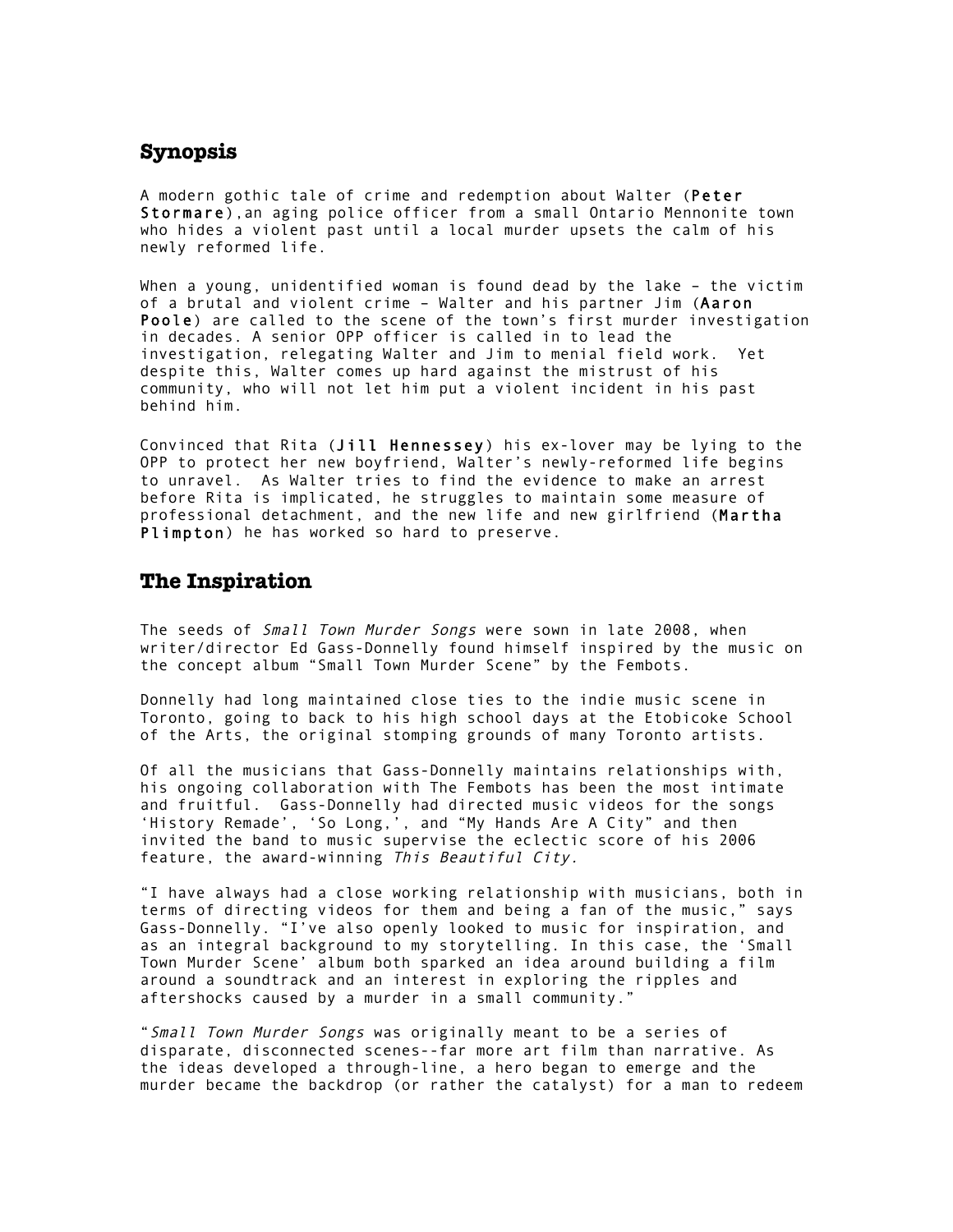himself in the eyes of his community and reconcile his own faith and beliefs.

While Gass-Donnelly originally intended to score the film with the songs from the Fembots' album, as the project evolved, he realized he needed the music in the film to provide more contrast than mirror. "The writing had been coloured by the tone of the music on The Fembots album, and I felt that the film needed a contrasting hue to add tension," he comments.

In pre-production, a friend leant Gass-Donnelly the album "A Mountain Is A Mouth" by Bruce Peninsula. He instantly responded to the song "Satisfied" and envisioned it as the closing song in the film and then took this one step further and asked the band to write him a song for the intro so that the film would be book-ended by their unique and passionate sound.

In the end, Bruce Peninsula's music is woven throughout the film. Gass-Donnelly adds, "As editing continued, and the more I tried to discern what exactly I was creating, the more I discovered how much I needed their music."

He concludes, "Some people go into a movie knowing exactly what they will create. I like to think I am that person, but after two feature films, I realize I am not. In the making of the film I realized I can't be too rigid, I need to adapt and explore what is actually in front on me rather than cling to an idea that is a distant postcard. In this process I have been challenged to be a better filmmaker."

#### **The Story**

What evolved from Gass-Donnelly's original concept was a minimalist crime drama in the thematic vein of No Country for Old Men or In Cold Blood. While reminiscent of films by the Cohen Brothers or even Terrence Malick, Small Town Murder Songs strikes its own ground by subverting the expectations of the crime drama by focusing on the subtle transformation of its hero instead of on the mechanics of the crime and subsequent investigation.

The film takes the simple notion of the unsettling impact of a murder in a tiny, rural community as its starting point, and evolves into a nuanced examination of the insidious nature of violence, the unreliability of perception, and the battles that rage within every man.

Small Town Murder Songs begins with the discovery of a brutally murdered young woman, whose identity is unknown, in a small Mennonite community that has not seen such malignant violence in living memory.

Local police chief Walter and his partner Jim are called to the scene to investigate, but are clearly overwhelmed. Soon they are joined by a senior OPP investigator and marginalized to limited duties.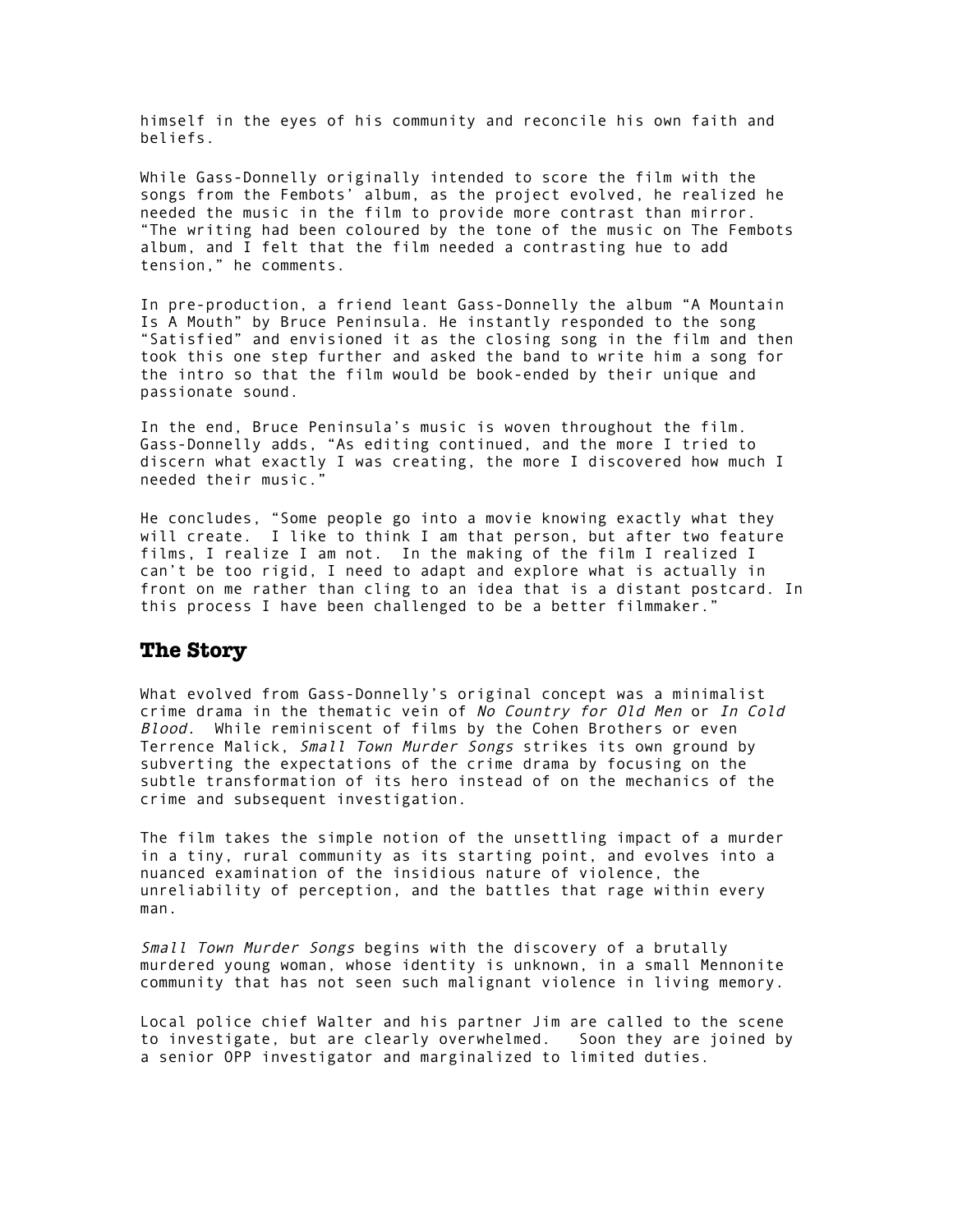As the story unfolds, we learn that Walter has a violent history that he has worked hard to leave in the past, but nevertheless has created mistrust in the pacifist community in which he lives. And as he proceeds with investigating the details of the murder - consistently coming up against the ambivalent feelings the community has for him we come to know a man of high morality, who believes so strongly in justice that its imperfect execution fills him with rage.

Producer Lee Kim comments, "What I love about the script is the fact that it starts out as a procedural and ropes us into believing that we are solving a crime, but then we realize we are watching the demise of a man who is desperately trying to find redemption. There is a stillness, a tranquility to the film that is juxtaposed against the rage and anger that is embedded in Walter's soul. Tonally, the film has elements of No Country for Old Men mixed in with Carlos Reygadas' Silent Light."

Gass-Donnelly adds, "The film is ultimately about a man who's struggling against his own nature and is trying to convince his community that he is a changed man. However, his critical failure stems from the fact that he thinks he can become a different man by changing the external circumstances of his life without acknowledging that a beast still dwells within."

At its core, the film continues a theme Gass-Donnelly began exploring in This Beautiful City. Actress Jill Hennessy comments, "Ultimately, like This Beautiful City, the film explores the complexities and sometimes unpleasant characteristics of human nature – the holy and the unholy in us all."

## **The Filmmakers**

The film reunites Gass-Donnelly with two key collaborators, Producer Lee Kim and actor Aaron Poole.

The team co-produced Gass-Donnelly's first feature, This Beautiful  $City$ , and Poole also starred in a role that won him an ACTRA Award in 2008.

Poole and Gass-Donnelly first met in high school and began working together years later when Poole collaborated with him on the stage play Descent, which Gass-Donnelly later adapted into This Beautiful City with Poole's creative support.

When Gass-Donnelly and Poole began looking for a producing partner for TBC, it was Poole who introduced Ed to Lee Kim, who then joined them and has since become another trusted creative partner.

"Aaron is my creative right hand. I jam out all of my ideas with him and he story edits everything that I write," says Gass-Donnelly. "Lee is my co-conspirator in our plans for world domination - or at the very least we plot dastardly ways to make these films and disseminate them to the world."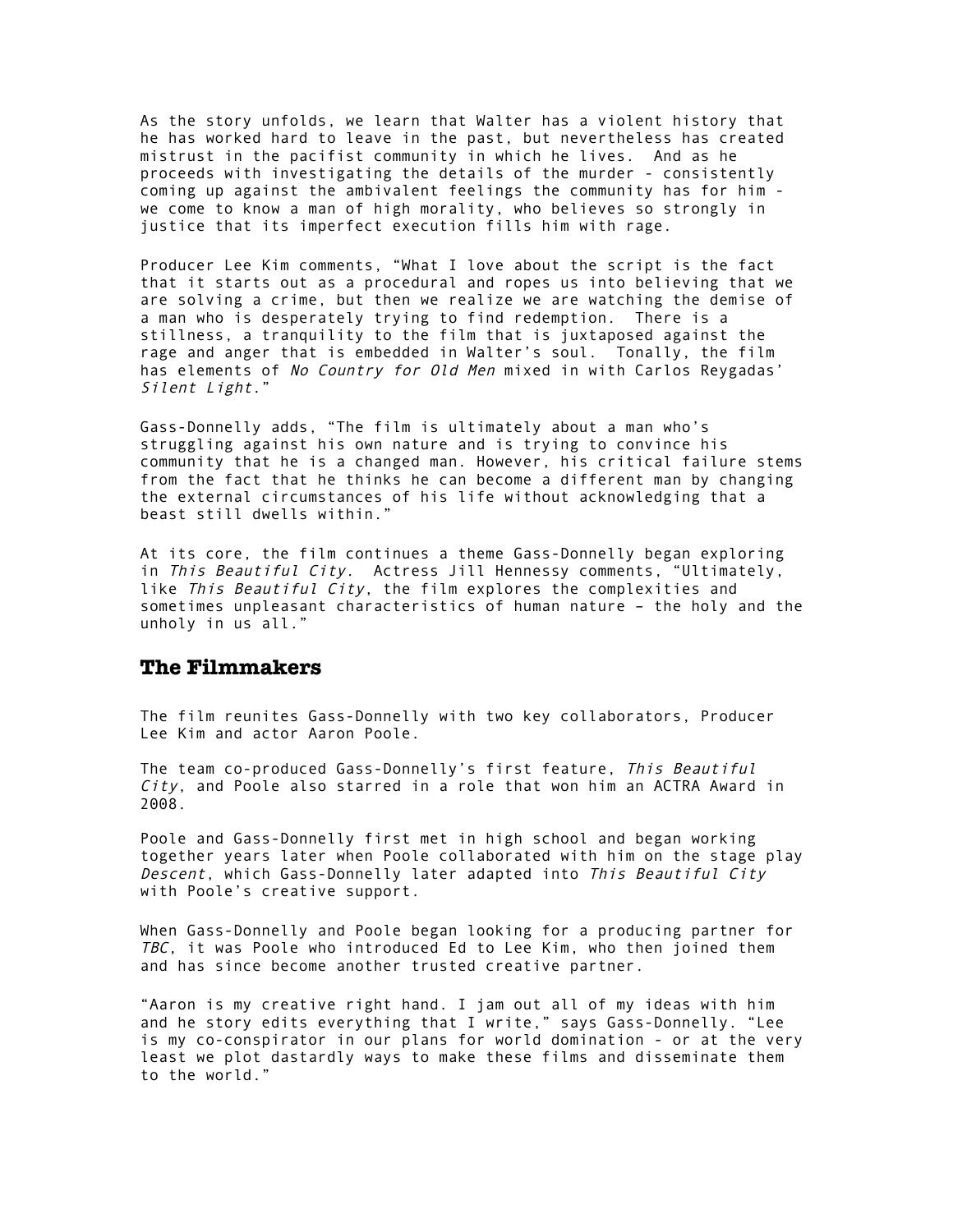"Ed and I are great friends and close creative allies, but that's not to say that we always agree," comments Poole. "In fact, quite the opposite is true. I think our creative relationship works because we do disagree often and that underlying tension challenges the work to move forward."

Producer Lee Kim adds, "I am committed to this team. Ed is a very talented director. His vision and choices are unique and specific and he is extremely passionate about the art and craft of filmmaking. He is always striving to make the best film possible, while at the same time, open to creative collaboration. He allows his actors to morph into their characters without pressure and is relentless in getting the best performances possible."

"I think it's only natural to surround oneself with collaborators whom you love and trust. Lee and Aaron are two of my closest friends, and as a team our strengths fill in the gaps of each other's weaknesses," says Gass-Donnelly.

#### **The Casting**

# **Peter Stormare as Walter**

Consistent with Gass-Donnelly's generally subversive approach to filmmaking, he wanted his casting choices to challenge any viewer assumptions about the characters in the film.

"It was important to me to create an eclectic cast," he says. "I didn't want to fall into obvious traps of casting people who were too outwardly perfect for the roles. I wanted to embrace contradiction within the casting palette so as to leave a sense of mystery about the characters."

Gass-Donnelly and his team had to look outside of their circle to find an actor to inhabit the role of Walter. They enlisted the help of veteran casting director Ellen Parks (Grey Gardens, Sideways, Election) in a broad search of actors from all over the world. The result of the search was the casting of legendary international film and stage star Peter Stormare. A Swedish actor who is famed for having been discovered at the Swedish Royal Dramatic Theatre by no less than Ingmar Bergman, Stormare came to notoriety in North America for his roles in films such as Fargo, 8mm, The Big Lebowski, and Minority Report – in which he played memorably violent characters.

Producer Lee Kim comments, "Much of Peter's work in the past has seen him in the 'villain' role, but after watching his performance in *Dancer* in the Dark we were immediately sold on his ability to show the vulnerability that was crucial for the character."

Stormare's ability to play both ends of the emotional spectrum and be both a kind, yet potentially violent man, was exactly what was required for the role of Walter. Stormare also brought a great deal of cinematic iconography to the part that imbued it with additional layers of meaning.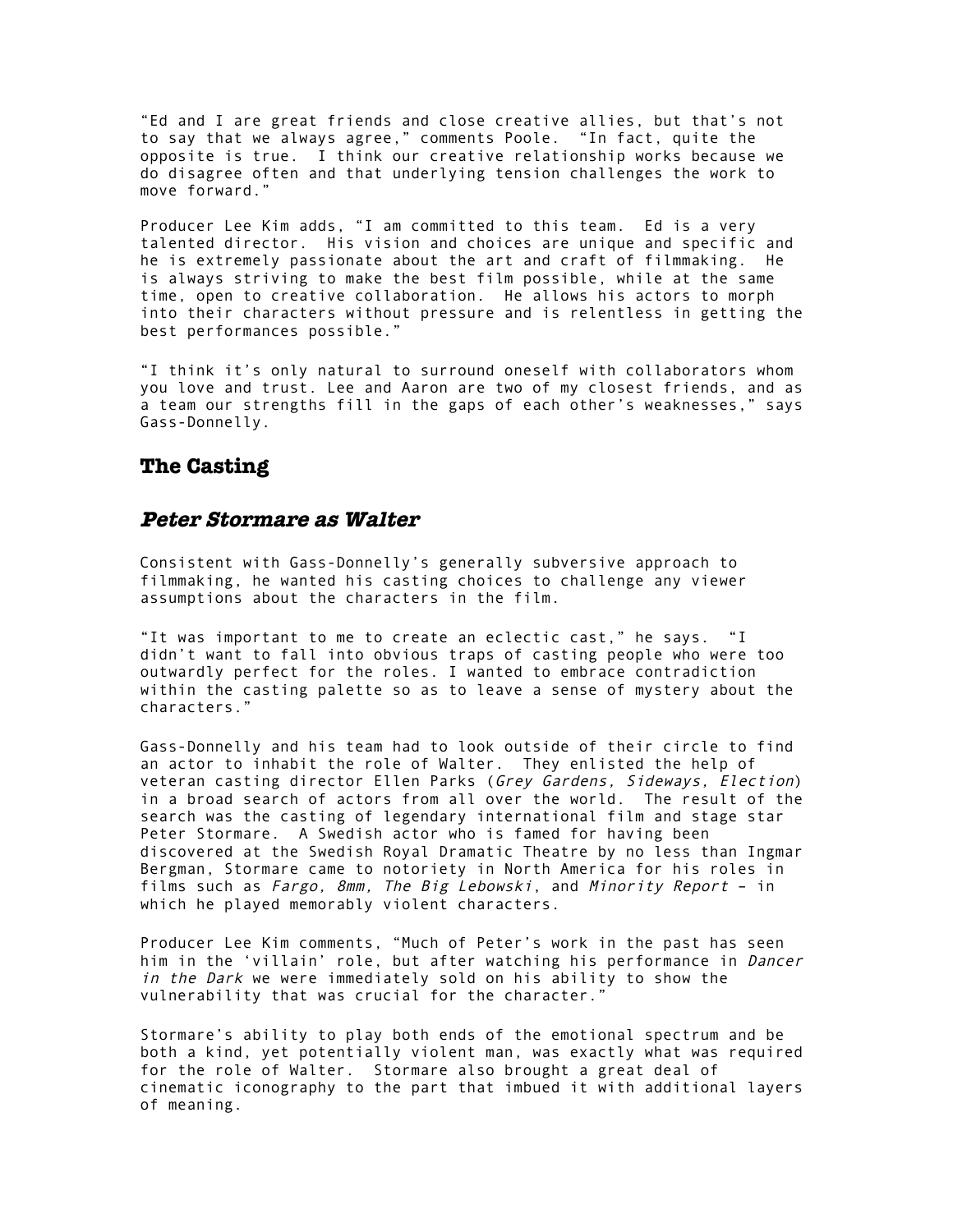Comments Poole, "The audience expectation brings a lot to the part. When you think of the some of the characters he's portrayed that are now permanently embedded in our cultural imagination - particularly his character in Fargo - you expect him to be playing an unhinged, violent individual. Walter is mostly not that – he is a good man – and yet he has this huge anger within him. So the audience expectation of Peter is both accurate and inaccurate – which makes for great tension around the character."

"Peter is unrecognizable as Walter," adds Gass Donnelly. "Even his own wife has trouble recognizing him. Something about the glasses and thick moustache truly transform his face. By casting against type, we can't solely rely on previous notions about the actor or his usual roles. And in a movie where we are ultimately trying to solve a murder, I think that really adds to the tension and mystery."

Stormare joined the cast after being impressed by the script as well as by Gass-Donnelly's work on This Beautiful City.

"When I watched This Beautiful City, I felt I was seeing actors who were being given license to contribute and given real direction," says Stormare. "The performances in the film were outstanding and that gives you confidence to put yourself in the hands of a director you haven't worked with before."

The actor was also intrigued by the nuances he found in the role, "I think Walter saw a lot of injustices in the Mennonite society he grew up in. Some people could do things and the law could never reach them that's where his anger comes from," comments Stormare. "So he became a cop. But this ultimately spurs his anger as he grows to understand that some people can get away with murder and other people are sent to jail for shoplifting. Walter has a strong spirit for justice, but equal justice for everybody. And it doesn't really work in the small society that he lives in."

Stormare's co-star Jill Hennessy comments, "I think what's interesting about Walter is that he's at odds with himself. He's a beautiful human being, almost angelic, and he hates his own temper, hates his potential for violence. And Peter, though known for playing really violent characters, is an incredibly gentle human being inside a very imposing figure. So in this way he really is the perfect actor to play Walter."

# **Aaron Poole as Jim**

For the role of Jim, Walter's partner, Gass-Donnelly had initially envisioned someone closer in age to Walter/Stormare. However, while working on the script with Poole he came to realize that going in another direction might make for a more interesting choice.

"I changed the age because I felt that the population of the film was too heavily weighted towards middle-aged characters, which doesn't totally reflect the make-up of a town," says Gass-Donnelly. "Aaron is one of the finest actors in the country and probably the one actor I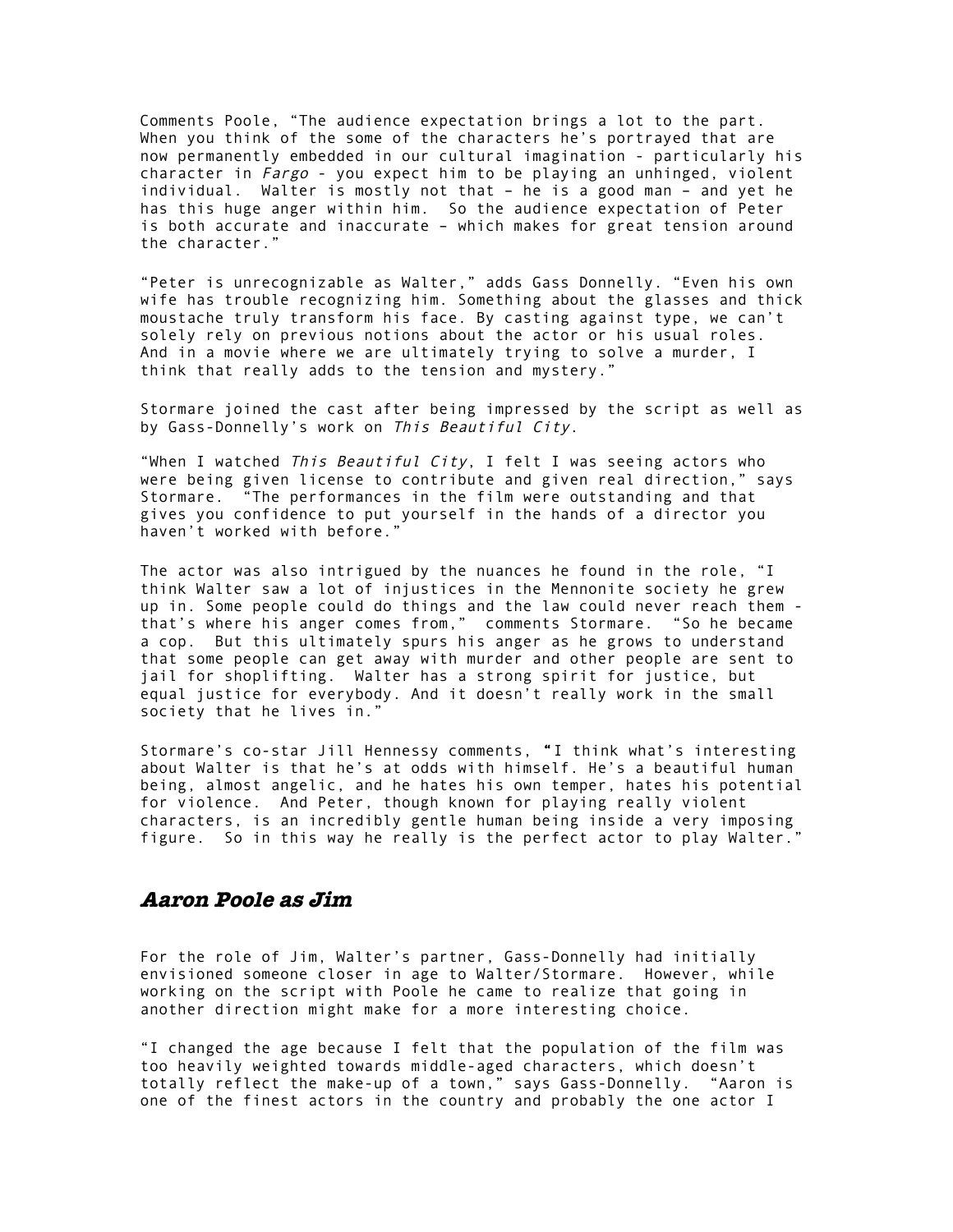know with whom I have such a specific shorthand and mutual trust. The choice to cast him was really a no-brainer."

While working with Gass-Donnelly on the script, Poole had been having similar thoughts, "I was definitely hoping to be in the movie in some substantial way, and it took some convincing that Jim could be a young as I am, but I felt really strongly that not all young people choose to leave a small town, and it was important to represent that."

Poole was also intimately connected to the writing and excited by the ambivalent nature of the story. He adds. "I think this script is Ed's best writing. It's restrained, atmospheric, it relies on image instead of dialogue, and I was excited about working on something in which there was more implied than settled."

#### **Martha Plimpton as Sam**

The other key figures in Walter's world are his past and present loves, Rita and Sam, who are equally symbolic of where he's been and where he's trying to go as well - as representative of the tension within Walter himself.

"The casting of the roles of Rita and Sam was very critical," comments producer Kim. "The two characters are so opposite to each other – Rita representing a part of Walter's past that he is struggling to get over, and Sam representing all that he's aspiring to be. Jill was a great choice for us because her carefree and unwavering spirit could provide that energy that was crucial for the role of Rita. Conversely, Martha played the perfect Sam. She provided the grounding that Walter was looking for in his quest to change his violent nature. What Martha brought to the role was the love, loyalty and spirituality that would be the foundation by which Walter was building his new life."

Gass-Donnelly adds, "From the earliest discussion about casting for Sam, Martha Plimpton's name kept being put forward. I have to admit that I wasn't familiar with her more recent work. Ellen Parks, my casting director in NY, said that I simply HAD to watch her in the film Eye of God. She was right. After seeing Martha's beaming heart in that film, I was hooked. Sam needed be a bright beacon for Walter, an oasis in the dark, and Martha was able to bring such a wonderful hesitant tenderness to Sam. She and Walter are two characters who are both searching for a connection and take comfort in each other."

Martha Plimpton was attracted to the project for the opportunity to work closely with Stormare. "Peter is a fascinating guy and a wonderful actor," she says. "He comes to the role with ideas and a point of view that are completely original. In North America he's rarely been given the chance to lead a film and I am thrilled that this project does that."

Like many of the other members of the cast and crew, Plimpton was also struck by the calculated ambiguities in the script which are so rarely possible in mainstream cinema. "The character of Sam interested me because of all the things we don't know about her. It's unusual to find a good female character with a little mystery to her. She struck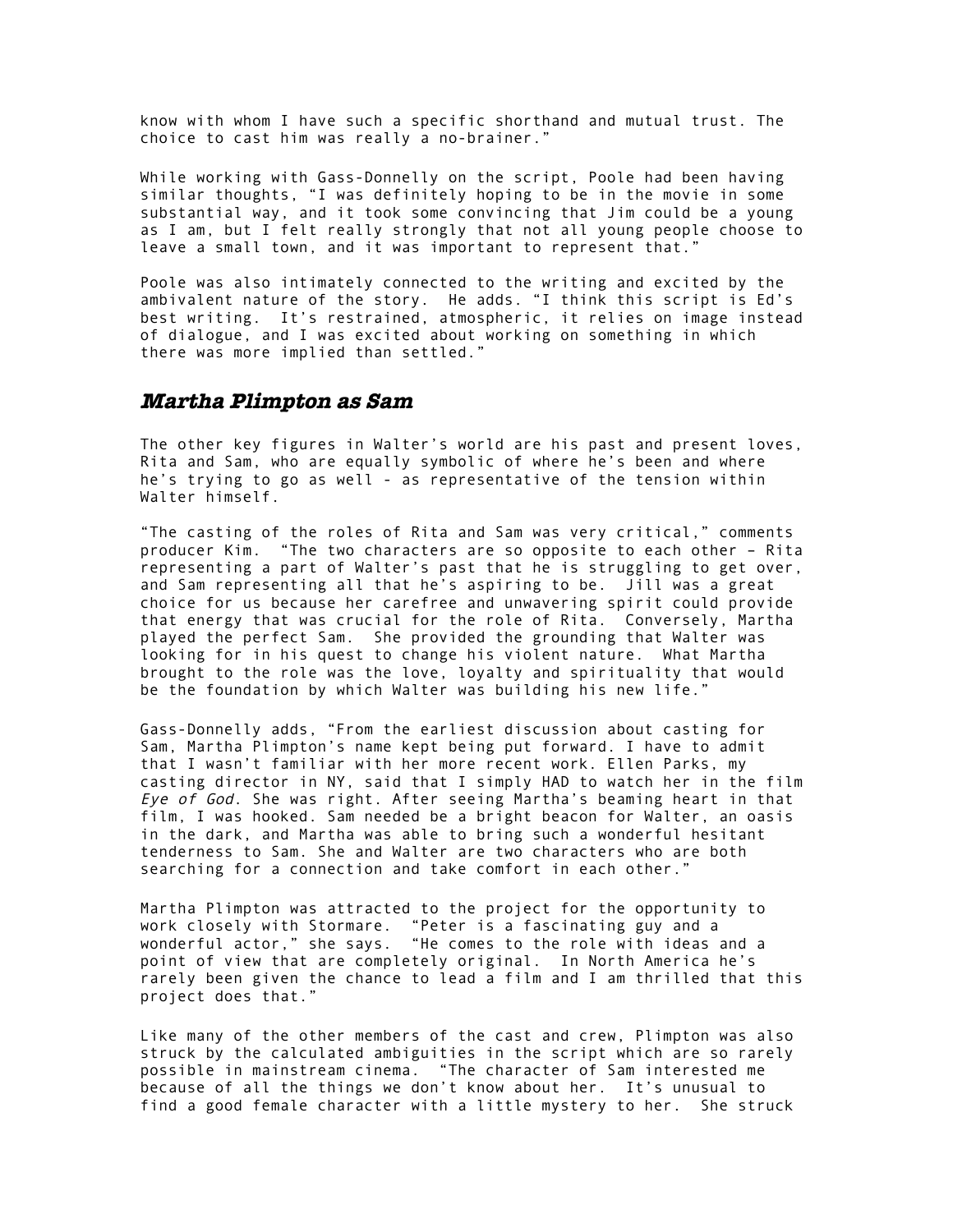me as being unusually complicated. She's guileless and simple on the outside, but she has desires underneath that make her fascinating. I liked the fact that I wasn't being asked to play a person who wasn't an obvious prototype of domestic simplicity."

#### **Jill Hennessy as Rita**

The role of Rita, Walter's troubled and spirited ex-girlfriend, was offered to Jill Hennessy. "I'd been a fan of Jill's ever since her stint on Law & Order, but for whatever reason I didn't realize that she was Canadian," says Gass-Donnelly. "When a mutual friend suggested that she might be open to doing a small Canadian indie film, I called my casting director right away and had her make an offer."

The filmmakers had settled on their location by the time Hennessy was contacted - Listowell, Ontario, a small Mennonite town just outside of Kitchener/Waterloo, where Hennessy had in fact grown up.

"I read the script and thought it was beautifully written, really desolate and spare," says Hennessy. "And it really reflected the way that people speak. It specifically reminded me of the way that people spoke when I lived in this area, when I was about ten to sixteen. It was nice to read something that really was tangibly regional Canadian."

Hennessy found her attraction to the role of Rita was driven by curiosity. "Rita is very conflicted. Something obviously occurred in her life where she became very dependent on drugs and alcohol, and is endlessly attracted to violent men. Yet at a certain point she's just functional enough to say, 'I have to get away from this person because they're out of control.' This all made me curious about her – I wanted to figure out what led her to where she is."

She adds, "She's Walter's ex-girlfriend and I think still misses him, but is clearly scared to go back to him. You don't know what Walter did that terrified her, and the not knowing makes it all the more terrifying."

The balance of the ensemble cast was filled with an incredible array of Toronto-based talents, including Stephen Eric McIntyre as Steve, Ari Cohen as Washington, and an appearance by Jackie Burroughs in the role of Olive. They all combine to create a distinctively dynamic and affecting palette for Gass-Donnelly's direction.

# **Aesthetic**

Whereas the visual aesthetic for Gass Donnelly's previous film was inspired by the streets of Toronto and the photography of Nan Goldin, and driven by a hyper-realist approach, the look of Small Town Murder Songs is naturalist, expansive, and derived from its mythic, rural environment.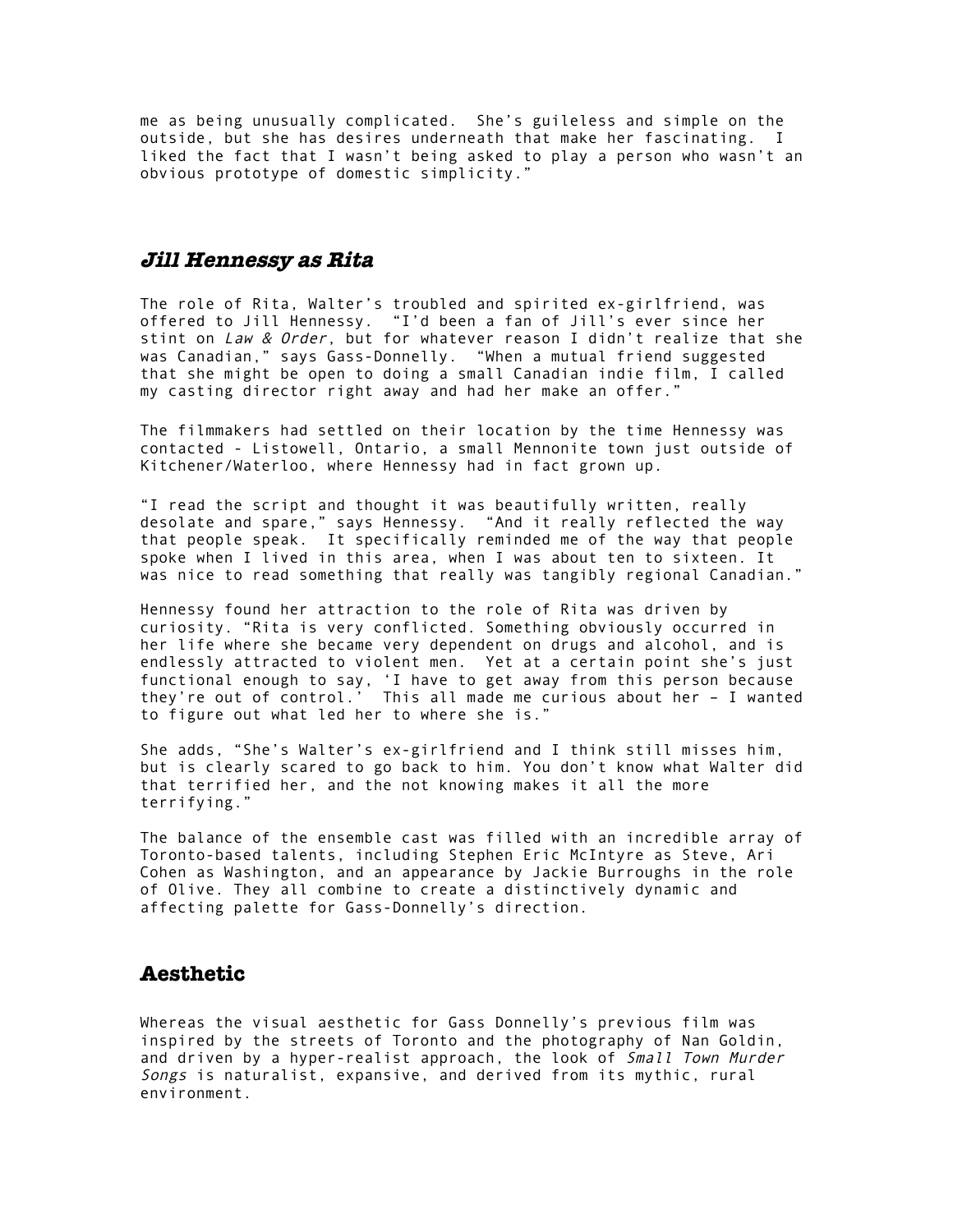"Our primary visual reference was No Country For Old Men, says Gass-Donnelly. "Brendan (cinematographer Brendan Steacy) is an enormous fan of the Coen brother's director of cinematography Roger Deacons and his penchant for sparse rural naturalism. Brendan pushed us incessantly to embrace a 2.35:1 aspect ration and shoot on 2-perf 35mm. We were slated to shoot on the Red camera until the very last minute when a miracle presented itself and we made the switch to film (which we all agreed best leant itself to the organic, rural feel of the film). We wanted to capture natural, flat looking landscapes with thick, daunting cloud cover. Luckily, the time of year proved perfect for overcast skies so the film has a brooding visual complexity that is both beautiful and natural. Nothing in the movie feels lit."

Jill Hennessy adds, "From the beginning, the sense of desolation and isolation that can be felt in this landscape was right in the script. And I really think Brendan and Ed have captured this in the shooting of the film as well – the big sky, the cornfields, the expanses. There's this feeling of mystery when your neighbours house is acres away and you can't see into their homes and their lives – and I really think this has been captured in the movie."

The haunting sense of mystery and danger laying in wait in the quiet, rural landscape lends the movie an undeniably gothic feel rarely rendered in the modern cinema.

#### **The Mennonite Community of Listowel**

The film is notably situated in a Mennonite community and was shot in Listowel, Ontario, just outside of Kitchener/Waterloo – an active Mennonite community in which you will regularly see families travelling by horse and buggy along the highway.

"Several of the themes that were emerging when I was writing the script felt like they would be enhanced by placing the hero in a community of pacifists," comments Gass-Donnelly. "I had recently been inspired by Carlos Reygados' film Silent Light (set in a Mexican Mennonite colony) and I loved how the setting immersed the audience in a world that was unfamiliar to them."

And while the story has this backdrop, Gass-Donnelly stresses that it is a backdrop that provides the piece with an underlying tone of morality, but that the film is not specifically about the Mennonite community itself. "Most people are not familiar with the Mennonite faith or the language and customs associated with it," he says. "But the film isn't ABOUT Mennonites. The purpose is not to educate the viewer, but rather for them to feel that the hero is a part of a different world governed by a strong set of religious beliefs which has separated itself from the rest of the society. "

Producer Lee Kim adds, "The Mennonite backdrop and the pacifism that this religion embraces, is the perfect juxtaposition to the anger that haunts Walter. His violent past is the reason why he is shunned in his community, and his conscious efforts to re-connect himself provide the conflict that propels us from beginning to end."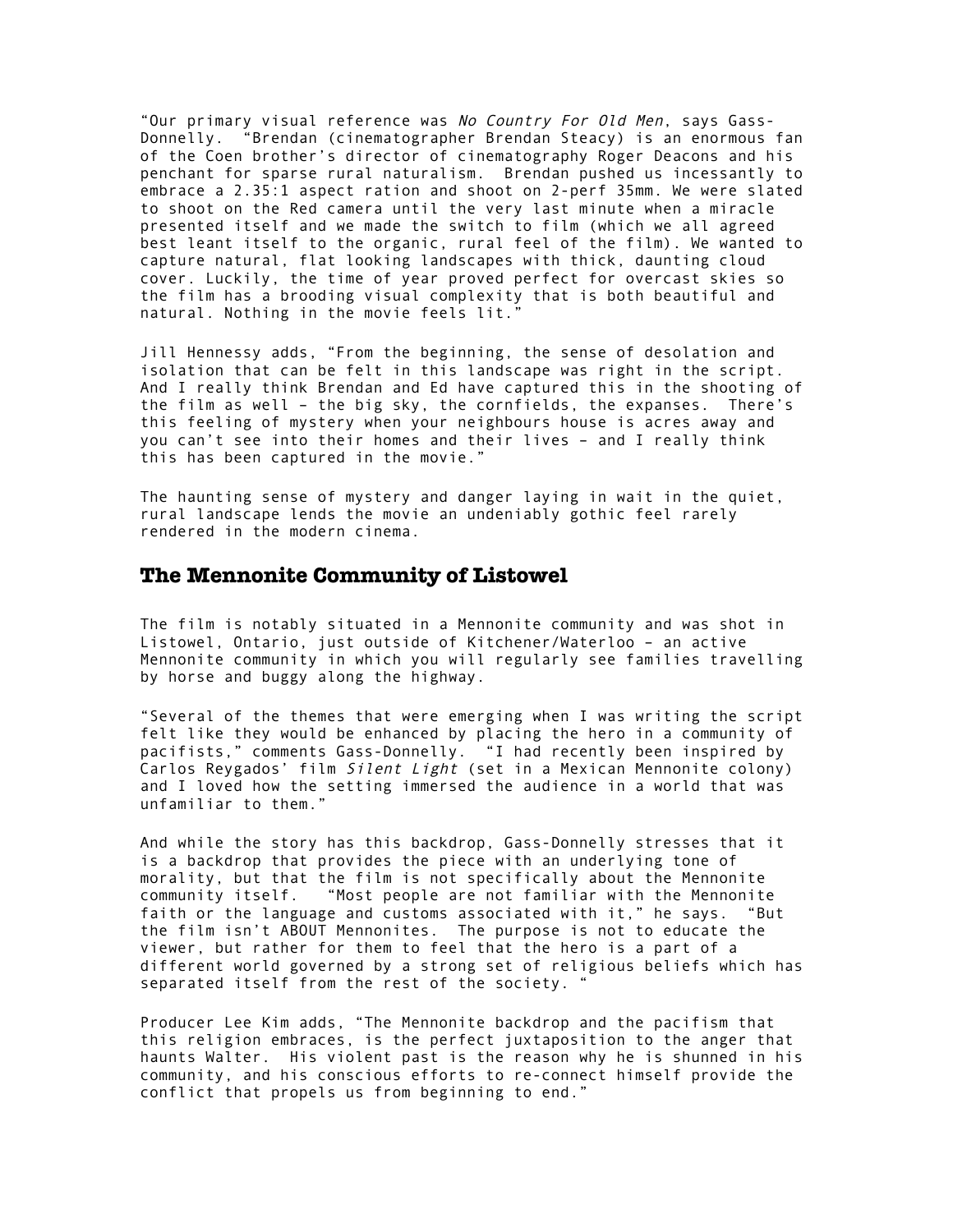Listowel, Ontario, proved to be the ideal home for the production. "Listowel really was the perfect town for us to be based in," comments Kim, "because it embodied the right balance of Mennonite and modern characteristics. The "downtown" core was commercialized enough to provide those exterior and interior locations we needed, while at the same time you would see a horse and buggy drive by regularly. And the expansive, rural landscapes out here are really amazing – like our own little piece of Days of Heaven."

#### **The Soundtrack**

The music by Bruce Peninsula that Gass-Donnelly ultimately used in the film, furthers the religious undertones and the unique tonal balance of the modern and the gothic.

"In much the same that I feel STMS is infused with a nostalgic style of filmmaking, the music of Bruce Peninsula is rooted firmly in the spirit of traditional gospel, yet infused and reinvented with a rich, modern, passion," says Gass-Donnelly. "Their vocals embrace the exalted chants and wails of religious fervour, while their music churns like a dervish into a wild, orchestrated chaos."

Bruce Peninsula has been described as 'nearly indescribable.' The sound blends gospel, rock, pop, country and more, and is entirely authentic and unique.

For Gass-Donnelly, the music was the perfect complement to the film and one of its most vital elements, "The religious textures of their sound (especially their arrangement of several traditional songs) were a perfect match for *Small Town Murder Songs*. The music roots us in the world of the film and in our hero's conflict between his job and his faith. I think it is one of the main stylistic elements that audiences will walk away with…in many ways I consider the music to be one of the co-stars of the film."

#### **Ed Gass-Donnelly**

An indie filmmaker by definition, Gass-Donnelly's creative instincts have always brought him back to stories that are inherently subversive and that call into question every accepted tenent of the worlds he creates.

Gass-Donelly brings an eclectic background to his film work, having begun his directing career in the theatre and music videos before making his first feature film. He also hails from some pretty impressive Toronto theatre lineage, as the son of famed Factory Theatre Artistic Director Ken Gass.

It could be argued that Gass-Donnelly's stage roots come to bear in his filmmaking most markedly in his work with his actors. He is known to have an impressive talent for catering his directing style to each individual performer.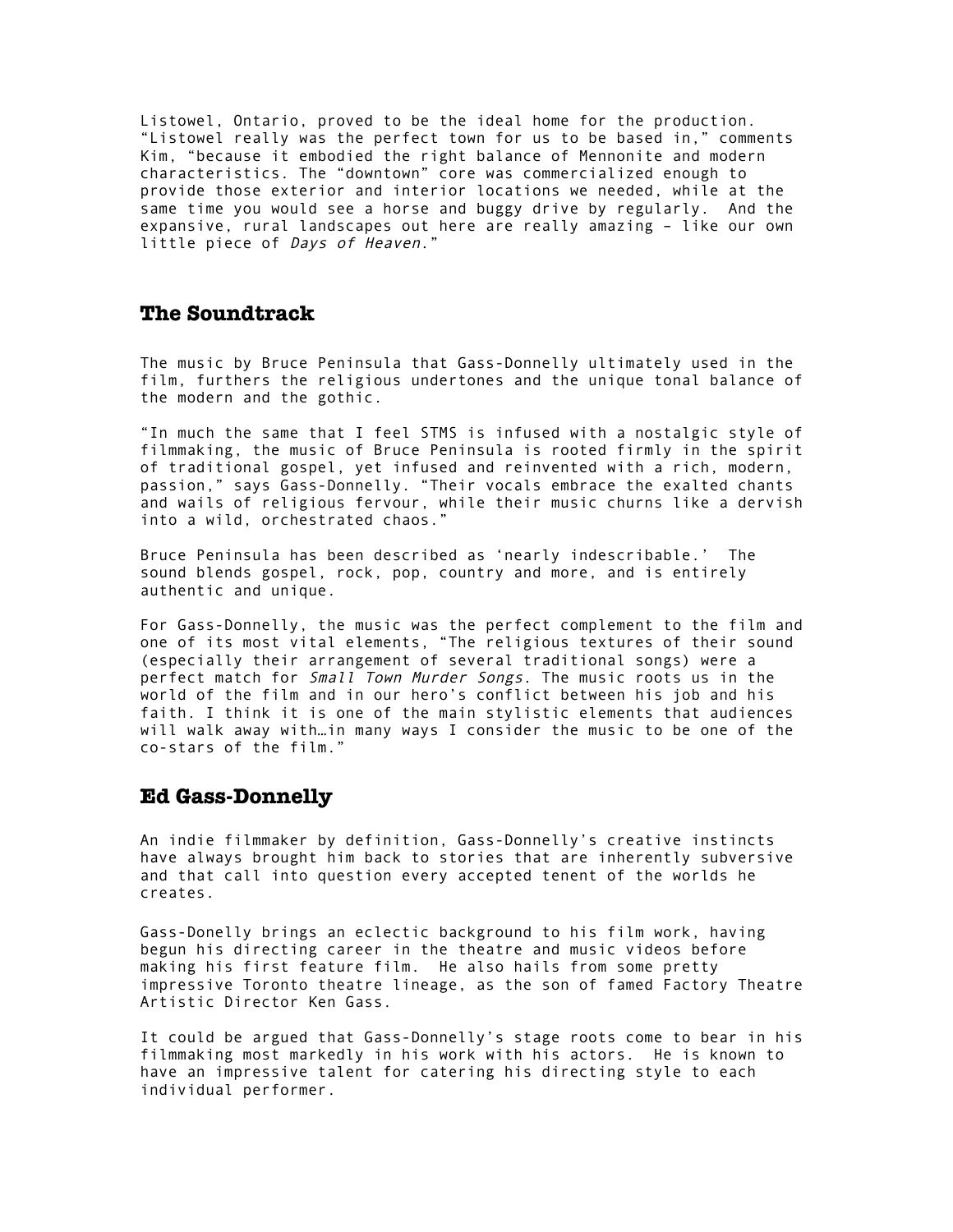Producer Lee Kim says, "Ed has an uncanny ability to gain the trust and respect of his actors in a very short period of time. He gains trust by allowing the actors to make mistakes and try different things. Actors know that if they don't feel good about a take, they can try again until they feel it's right, and as a result will experiment. What often comes from that experimentation is brilliance." "That's why I budget an exorbitant amount of money for film stock," he adds with a smile.

Actor Aaron Poole is well equipped to comment on working with Gass-Donnelly, since he's been directed for stage and screen several times by the director. "The very first day of Small Town he picked up from where we left off on TBC. Ed has a unique technique for me where he changes what other people are doing and the space around me to change my performance – and this is something he discovered about me from TBC. This really impressed me. His methodology is different with each actor. Peter, for example, comes from an international theatre career and film career and he was much more direct with Peter, whereas he was more technical with Jill. There was a direction she was following somewhat literally in the script one day and she was amazed when he told her to 'remove his hand with your words.' I know she found an amazing stillness and strength in that."

#### **The Cast**

**Peter Stormare (Walter)** Swedish-born actor/director Peter Stormare has been working non-stop as of late. Stormare recently wrapped production on several feature films including "Janie Jones" with Abigail Breslin, "Henry's Crime" with Keanu Reeves and James Caan, and "Dead Of Night" with Brandon Routh. He can also be seen in: "The Killing Room" with Chloe Sevigny, "Insanitarium" for Screen Gems, and "Horsemen" for Mandate Pictures. He starred opposite Willem Dafoe in "Anamorph" and "Witless Protection" with Larry the Cable Guy released in 2008. Prior to that he starred in "Premonition" with Sandra Bullock, "Unknown", "The Brothers Grimm" opposite Matt Damon, "Constantine" with Keanu Reeves and "Birth" with Nicole Kidman.

Stormare starred as John Abruzzi on the first season of the hit Fox television drama "Prison Break" executive produced by Brett Ratner. He can last be seen on the small screen in a memorable guest appearance on "Entourage" as "Aaron Cohen" as well as on "CSI" and "Monk". Other past television credits include the CBS telefilm "Hitler: The Rise of Evil", "Watching Ellie" and guest appearances on "Joey" and "Seinfeld".

Stormare has consistently worked with exceptional directors throughout his career. He appeared in Penny Marshall's "Awakenings", Steven Spielberg's "Minority Report" and "The Lost World: Jurassic Park", the Coen brothers' "Fargo" and "The Big Lebowski", Joel Schumacher's "8MM" and Michael Bay for "Bad Boys II" and "Armageddon". Other work includes Lars Van Trier's "Dancer in the Dark", Lasse Hallstom's "Chocolat", Wim Wenders' "Million Dollar Hotel", Jonas Akerlund's "Spun", John Woo's "Windtalkers", and Kevin Donovan's "The Tuxedo". He began his acting career in his native land at the Royal National Theater of Sweden under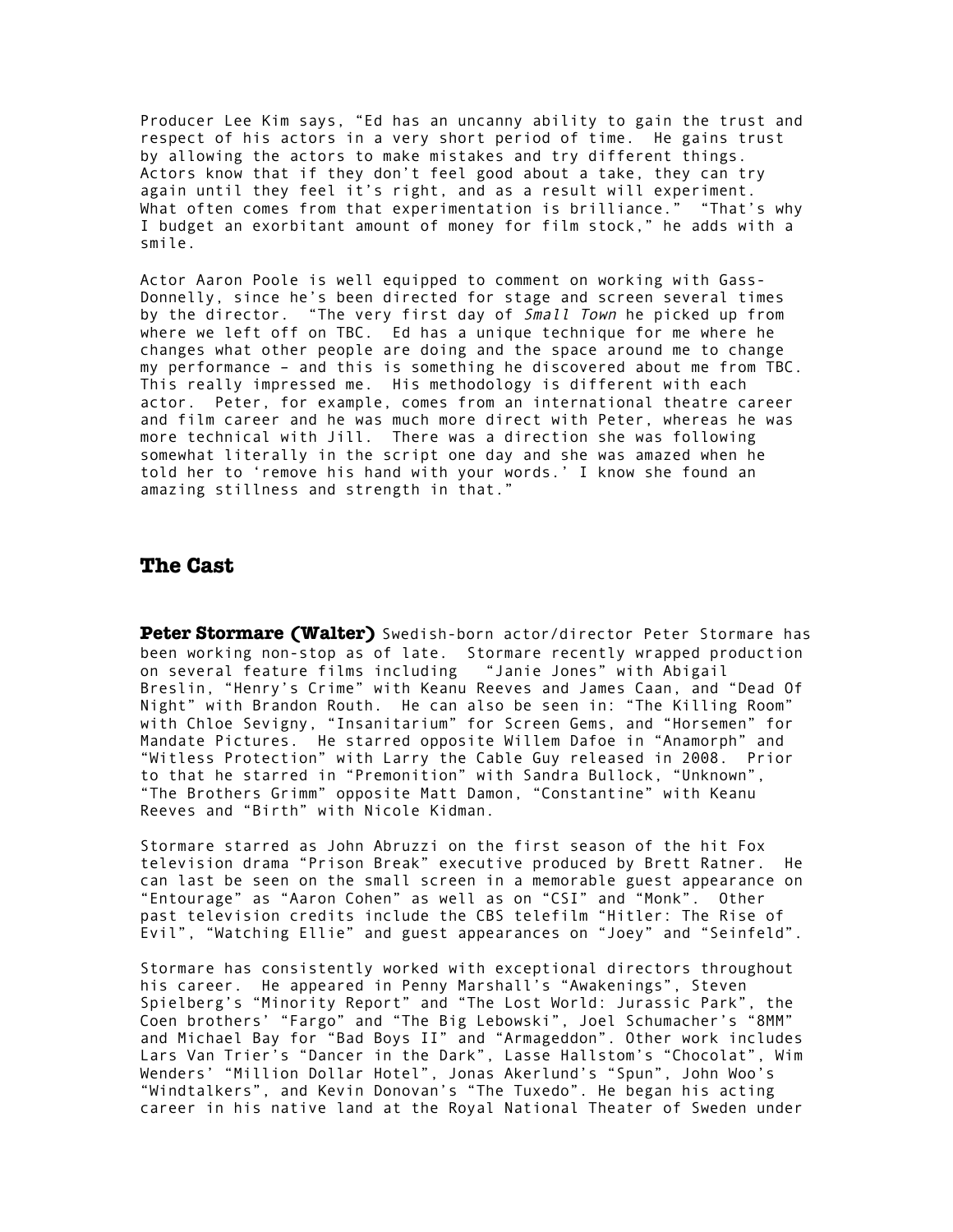the direction of the legendary Ingmar Bergman where he performed leading roles in Long Day's Journey Into Night, Miss Julie, King Lear and Hamlet.

**Aaron Poole (Jim)** A graduate of George Brown Theatre School and with training in the Strasberg and Meisner techniques, Aaron's first break was in an episode of the "X-Files" starring Giovanni Ribisi and Jack Black and Aaron channeled years of preparation into the critical role of…"Bystander"!!!. Instead of quitting while on top, Aaron chose to keep at it: balancing his training with shall-remain-nameless T.V. and film projects; being a young Dad to a new daughter; and delving deeper into the indie film scene. Cliché or not – Aaron was not going to be a bystander much longer.

Residing in Toronto's Yorkville (he has also lived in Kensington, Greektown, Leslieville, Little Portugal, Little India, Forest Hill, Roncesvalles, and Parkdale) he's the proverbial man-about-town. No doubt this had a part in his interest in "This Beautiful City", a film about the cultural clash of the elite and the down-and-out in Toronto's West Queen West fringe. Premiering at TIFF, Aaron not only nailed his cracked-out character, Johnny, to rave reviews but also stepped up as a producer on the project. His daring portrayal of the recovering addict, for which he lost 30 lbs and removed one of his teeth, also garnered him a Genie nomination for Best Actor, a category he shared with Canadian icon Paul Gross and the legendary Christopher Plummer. Poole won the Best Actor ACTRA Award that same year for the role.

Since "This Beautiful City", Aaron has played a recurring role on TMN's "Z.O.S.: Zone of Separation", a role that conflicted with an offer for a supporting role in Atom Egoyan's "Adoration", in which he took a small part. He has also traveled with Egoyan to Armenia to shoot a short experimental film.

Currently, Poole can be seen in "Crash & Burn" on Showcase, and also has a role in the upcoming "Living in Your Car" for TMN.

**Martha Plimpton (Sam)** has achieved myriad success on stage, screen, and television. Ms. Plimpton made her film debut in Alan J. Pakula's "Rollover". She has gone on to star in over 30 films including "The Goonies", "The Mosquito Coast", "Running on Empty", "Beautiful Girls", "Parenthood", "200 Cigarettes", and "Pecker".

Martha most recently starred opposite Stockard Channing in Pal Joey for the Roundabout Theater Company and garnered her third Tony Nomination for the performance as well as a Drama Desk Nomination for Best Featured Actress in a Musical and a Drama League Nomination. In 2008, Plimpton starred in Top Girls for the Manhattan Theatre Club opposite Marisa Tomei (Tony Nomination – best featured Actress in a Play, Drama League Nomination) and starred in Lincoln Center Theatre's production of William Shakespeare's Cymbeline as "Imogen" to critical acclaim.

In 2007, Plimpton starred with Ethan Hawke, Brian O'Byrne and Billy Crudup in Tom Stoppard's three-play, nine-hour epic, The Coast of Utopia, produced by the Lincoln Center Theatre (Drama Desk Award, Outer Critics Circle Award, Tony Award Nomination) and "Helena" in the Public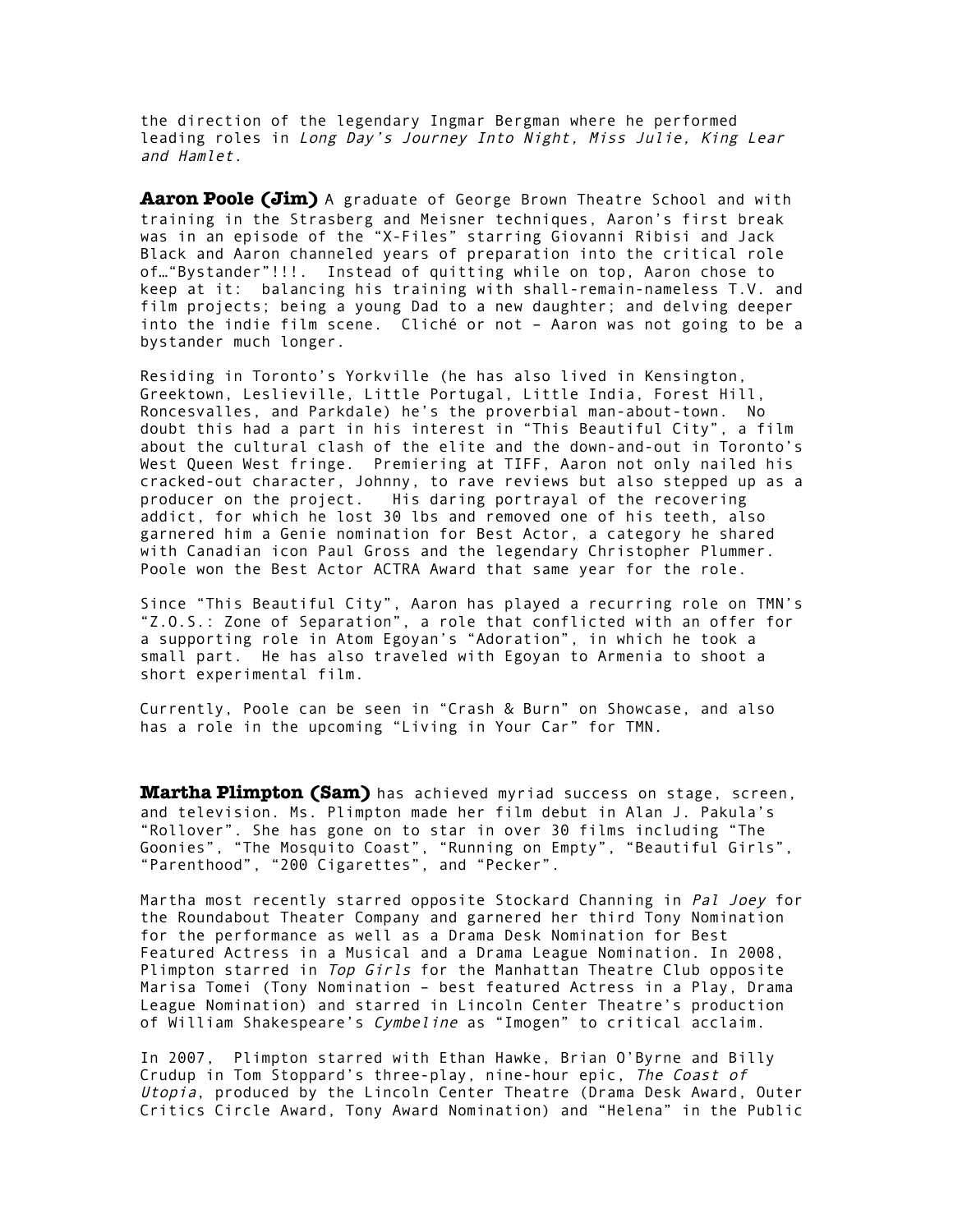Theatre's Shakespeare in the Park production of A Midsummer Night's Dream, directed by Daniel Sullivan. Other memorable performances include starring opposite Oliver Platt in Conor McPherson's Shining City for Manhattan Theatre Club, False Servant at Classic Stage Company (Drama League Award Nomination), Hurleyburly directed by Scott Ellis, Hobson's Choice (Obie Award, Lucille Lortell Nomination), Sixteen Wounded, Second Hand Memory, and The Libertine. As a member of the Steppenwolf Theatre ensemble, she was awarded the National Medal of Arts Award.

Memorable television guest star appearances include "Law & Order: SVU", which garnered Martha an Emmy nomination for Outstanding Guest Actress in a Drama Series, "Grey's Anatomy" and The Good Wife. Martha will also be seen in a recurring role in the upcoming HBO series, "How To Make It in America". Ms Plimpton currently resides in New York City.

**Jill Hennessy (Rita)** hails from Edmonton, Alberta, and began her acting career in Toronto appearing in the feature film "Dead Ringers." She studied improvisational comedy with the famed Second City and also worked with a Toronto-based improv comedy troupe before landing a role in the Broadway-bound production of "The Buddy Holly Story." Once in New York, Hennessy starred in Ron Howard's feature film "The Paper," and her additional film credits include "I Shot Andy Warhol," "Chutney Popcorn," "Most Wanted," "A Smile Like Yours," "Dead Broke," "Row Your Boat," "The Florentine," "Two Ninas," "Autumn in New York," "Exit Wounds," "Love in the Time of Money," Wild Hogs," and "Lymelife" with Alec Baldwin, Rory and Kieran Culkin which won the International Film Critics Award at last year's Toronto Film Festival.

Television audiences first came to know Hennessy from the years (1993- 96) she spent playing Claire Kincaid on the Emmy-winning NBC drama series "Law & Order." She then played Jacqueline Kennedy in the miniseries "Jackie, Ethel, Joan: Women of Camelot." In her first Season of "Crossing Jordan," Hennessy received a People's Choice Award nomination for Best Actress in a Drama Series. She has also received a Golden Satellite Award (Best Performance by an Actress in a Miniseries or a Motion Picture Made for Television) from the International Press Academy for her work in the TNT cable movie "Nuremberg." Most recently Hennessy won a Gracie Award (Lead Actor in a Drama Series) and received a star on the Canada Walk of Fame.

Hennessy recently completed the film Roadie, written and directed by Michael Cuesta (L.I.E.) with Ron Eldard and Bobby Cannavale. Roadie features Jill playing music from her debut album Ghost in My Head. Hennessy will soon be seen on the new HBP series "Luck", starring Dustin Hoffman, written by David Milch and produced and directed by Michael Mann.

Hennessy, her husband, Paolo Mastropietro and their two sons Marco and Gianni, divide their time between their homes in Manhattan and Los Angeles.

**Stephen Eric McIntyre (Steve)** is an actor/writer/improviser born in Regina, raised in Winnipeg and happily spending altogether too much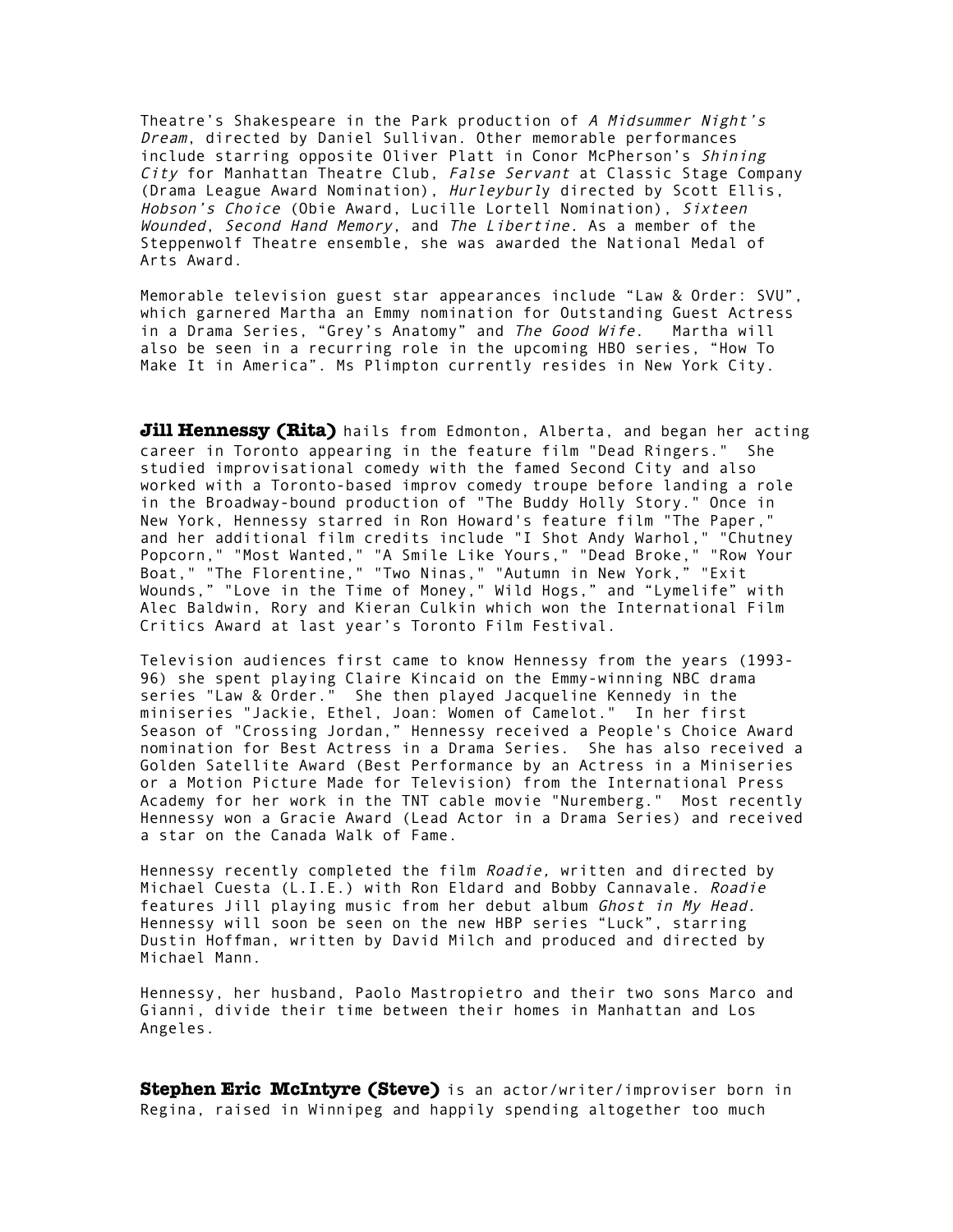time in Toronto. He recently wrapped a short film, "The Inmate" for director Stephan Recksiedler and he reprised his role as "Eddie" the nasty casino manager in APTN's "Cashing In" (season two). Other television roles include "Uzzie" in "Less Than Kind" (CITY), "Mook" on "Falcon Beach" (Global/ABC Family) and about a dozen different cowboys on "Lonesome Dove-The Series". Stephen could recently be found anywhere from Berlin, to Toronto (TIFF) to Whistler representing the Gary Yates feature "High Life" (Union Pictures). In "High Life" Stephen plays the character "Bug" a morphine addict freshly released from prison. This was Stephen's first lead role in a feature film starring along with Timothy Olyphant, Joe Anderson and Rossif Sutherland. Stephen also performs a one man improv comedy show where he partners with members of the audience. He also volunteers this show to communities with at-riskyouth. Writing credits include the plays "Mind of the Iguana", "Sommeil Entre Coupe", "Easter Eggs", "Etienne", "Will Tell", "Time For Food", "Treehouses", "Bothered", "So Far From Eden" and the screenplay "And Then Come Back To Me".

**Ari Cohen (Washington)** 's select film appearances include, Bruce McDonald's "The Tracey Fragments" with Ellen Page, "Bait" with Jamie Foxx, "For The Moment" with Russell Crowe and Guy Maddin's cult favourite, "Archangel". Numerous leading roles in movies for television include Lorne Michaels in "The Gilda Radner Story" for ABC, and the holiday favourite, "The Man Who Saved Christmas", in which he starred alongside Jason Alexander and Ed Asner for CBS. This past year, he guest starred on "The Border", "Copper", "Living In Your Car", "Defying Gravity", and continued his recurring roll on "Smallville". Other select television credits include a recurring roll on "The L

Word", a series regular on "The Tournament" and guest appearances on "Supernatural", "The Days", "The Evidence", "Saved", and "Stargate: Atlantis", among others. An accomplished stage actor, Mr. Cohen has performed in virtually all of Canada's leading theatres and has starred in numerous Canadian and world premieres. He most recently starred in the Canadian premiere of "Frost/Nixon" (Vancouver Playhouse and the Canadian Stage Company), and the Soulpepper Theatre Company revival of "Awake and Sing". Mr. Cohen has been nominated for Gemini, Dora and Jessie awards.

**Jackie Burroughs (Olive)** is one of Canada's most revered acting talents, with a career that spans five decades. Burroughs has starred in Canadian film classics including "The Grey Fox", "The Dead Zone", and "Last Night", to name but a few.

She is best known as the charming Hetty King from the beloved series "Road to Avonlea", in which she starred in six seasons with actress Sarah Polley. Other television credits include "Lonesome Dove", "The Twilight Zone", "Due South", "Smallville", "The Eleventh Hour", "Made in Canada", and "Slings and Arrows".

Recent film credits include "Fever Pitch", with Drew Barrymore, "The Limb Salesman", "Going the Distance", "The Republic of Love" by director Deepa Mehta, "Rhinoceros Eyes", and "Lost and Delirious".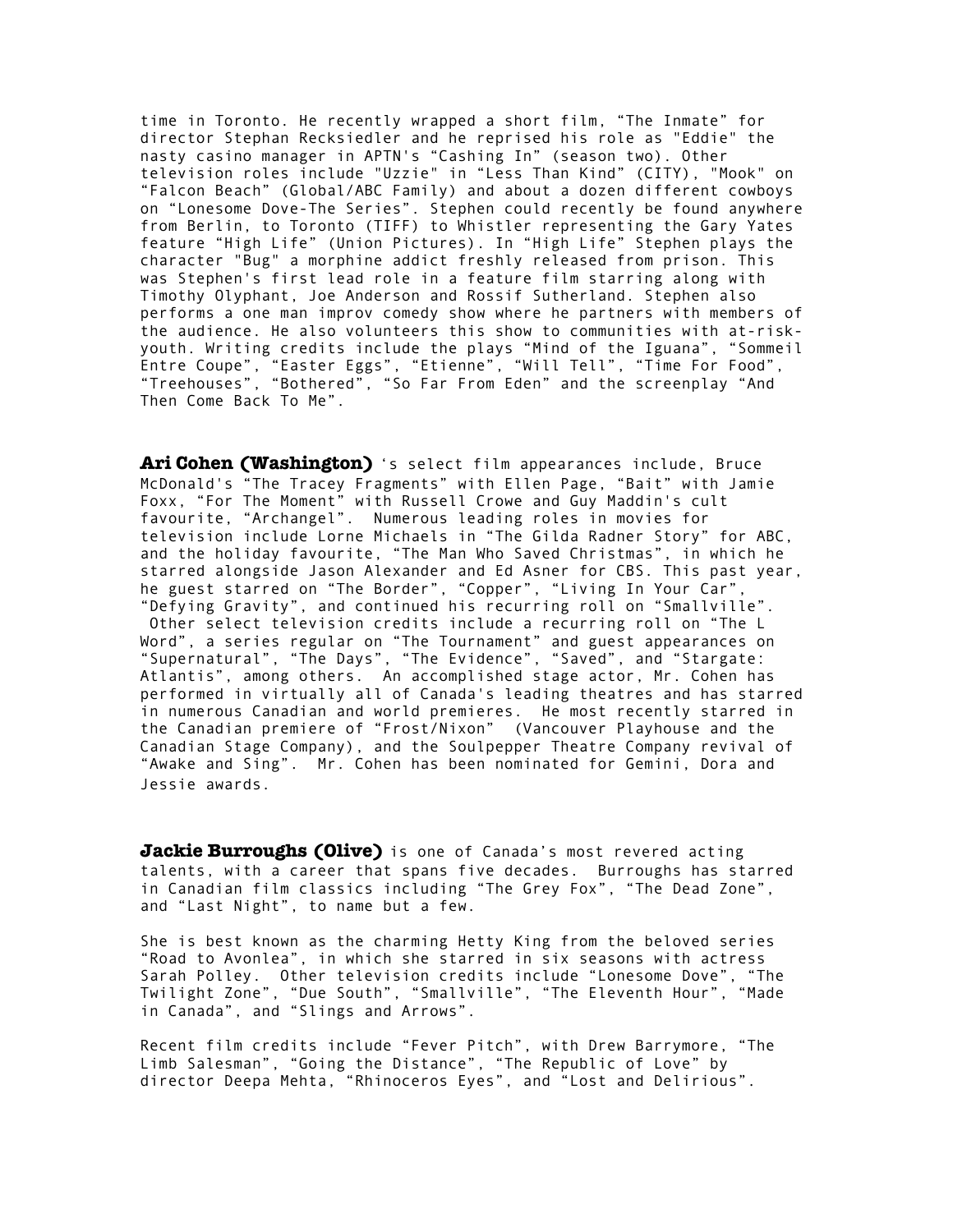### **The Crew**

**Ed Gass-Donnelly (Writer- Director)** is an award-winning Canadian film director and screenwriter. Originally a Toronto theatre director, Ed's first full-length film," This Beautiful City", was released in 2008 and nominated for four Genies at the 29th Genie Awards and has won numerous awards at various international film festivals.

Ed's award-winning short films (which have played over 100 film festivals worldwide and can be seen across North America on IFC, CBC, Movieola, and Bravo) include "Pink", a vicious and disturbing account of Apartheid South Africa; and "Polished", an award-winning short starring celebrated actors William B. Davis ("The X-Files") and Karyn Dwyer ("Better Than Chocolate", "Superstar").

Ed has also directed music videos for some of his favourite Toronto artists including FemBots, Shad, Kae Sun, A Northern Chorus, Sunparlour Players and Andre Ethier.

**Lee Kim (Producer)** has been actively involved in the entertainment industry as a producer, director, actor and musician for over 10 years. His foray into producing began in 2006 with the feature film "This Beautiful City" which was nominated for four Genies at the 29th Genie Awards in 2009. He has also produced a number of shorts including "The Message" and "Norm" (starring David Sutcliffe).

Lee has a number of films and TV shows in active development, including "Fricky", written by Richie Mehta ("Amal"). Small Town Murder Scenes marks Lee's second film with Ed Gass-Donnelly.

**Brendan Steacy (Director of Photography)** Brendan recently completed principal photography on the MTV film "Made, The Movie" with director Samir Rehem. Brendan has worked on a wide range of diverse projects, including the Sci-Fi channel cable feature, "Sand Serpents" with director Jeff Renfroe, the TV pilot "Sold", the feature film "Harm's Way" and the docu-drama "The Underground". Brendan short film credits are numerous and include the "The Answer Key", which was nominated for a Genie Award, premiered at the Toronto International Film Festival and was awarded the Kodak Award for Best Short Film Cinematography at the Worldwide Short Film Festival.

Brendan's commercial and music video work is hip, contemporary and visual. He recently won Best Music Video Cinematography at this years 2010 CSC Awards for Julian Plenti, in addition to his 2009 CSC Award for his stunning images on the Shelby Lynne video. Brendan was also nominated for three MMVA awards for Best Cinematography for his work on videos for "Belly" by Theory of a Deadman and Skye Sweetnam. His work on the Worldwide Short Film Festival and War Child campaigns have garnered him multiple Marketing, Bessie and Cannes Lions awards.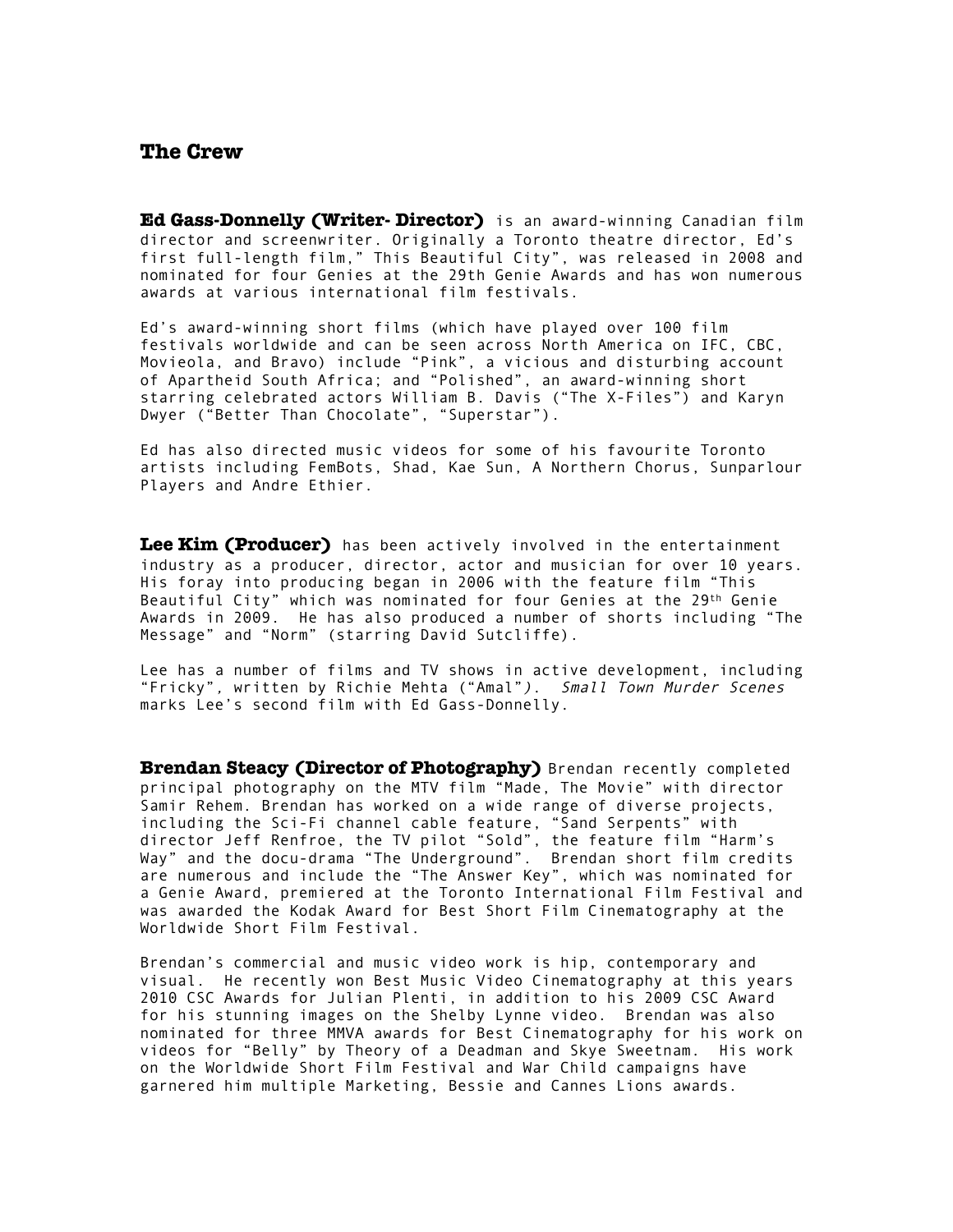**Rachel Ford (Production Designer)** designs both costumes and environments. Her production design credits include "Boundless", "Outset" and "Chasing Aces". She has designed costumes for both stage and screen including "Smart Woman Survival Guide", "Design Rivals", "The House", and "Bounded Pairs". Her stage credits include The Bible and Romeo & Juliet Remixed, which garnered her a Dora Award Nomination for Outstanding Costume Design. Ford has also assisted costume designer Laura Montgomery on the films "Puck Hogs" and "Cooper's Camera."

**Laura Montgomery (Costume Designer)** works for film, television and theatre. Her design for award-winning films showcases her skilled eye for colour, texture and style. Her extensive knowledge of contemporary, vintage and period clothing, married with a flair for creative storytelling, has made her work in demand amongst cutting-edge productions.

Laura is an honours graduate of the University of Toronto in Literature and European Studies. While at U of T, she studied stage and costume design under Astrid Jansen and designed and built theatrical costumes for Shakespeare's "Pericles" and "The Fiddler on the Roof". Laura continued her studies at Ryerson University where she won the G. Raymond Chang award for "Best Achievement in Production Design and Scenography". After completing her education, Laura continued to design for theatre, later expanding into film and television. Drawing inspiration from fine art, architecture and international design, she brings enthusiasm and passion to every project.

Laura Montgomery's film and television credits include "Textuality" (Eric McCormack, Jason Lewis, Carly Pope), "When Moses Woke"(Gemini Award Winner for Best Direction in a Performing Arts Program), "Coopers' Camera" (TIFF Official Selection 2008), "El Otro Lado del Pasillo" (L.A. Method Fest winner for Best Short Film), "Puck Hogs" "The Shrine", "The Cello", "The Superstar Hair Challenge II", and "The Smart Woman Survival Guide". She has had the honour of being mentored by Delphine White, Martha Mann and Antoinette Messam.

Laura is an acting board member of CAFTCAD, the Canadian Alliance of Film and Television Costume Arts and Design.

#### **Bruce Peninsula (Music)**

Dreamt up by Misha Bower (Lead Vocals) and Matt Cully (Guitar, Vocals) in the summer of 2006, Bruce Peninsula has slowly mutated since then, elaborating on the Alan Lomax archives that initially inspired them to embrace influences from all over the world.

Neil Haverty (Guitar, Lead Vocals) Andrew Barker (Bass, Lap Steel) and Steve Mckay (Drums, Percussion) round out the constant core, while a shifting group of co-conspirators contribute to make BP the multiheaded beast that stands before you.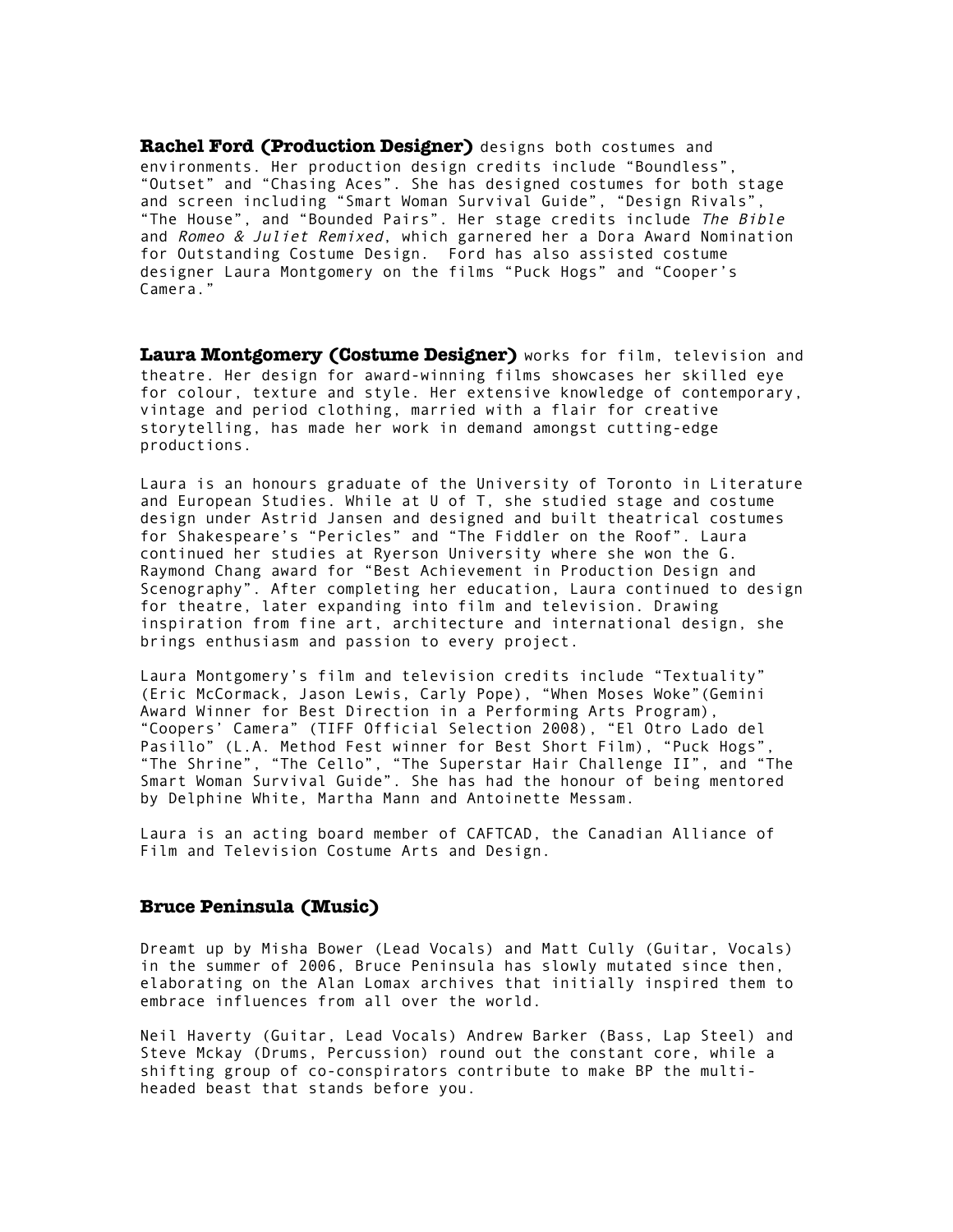That group includes local luminaries Daniela Gesundheit (Snowblink), Tamara Lindemen (The Weather Station), Amy Learmonth (The Youngest), the lovely Ivy Mairi and OG choir member Kari Peddle. Their in-house sound shaman and occasional drummer Leon Taheny (Final Fantasy, oh bijou) has manned the boards for all of the bands releases.

Former contributors include Taylor Kirk (Timber Timbre), Casey Mecija (ohbijou), Katie Stelmanis & Maya Postepski (Private Life), Isla Craig, Christienne Chesney, Matt Dunn (MV&EE) & Mike Smith (Muskox).

In the summer of 2008, Bruce Peninsula released a 7-inch record that documented their earliest explorations as a band and included reinterpretations of traditional folk repertoire. In Feb. 2009, the band self-released their debut record A Mountain Is A Mouth in Canada, garnering numerous fantastic reviews, a spot on many year-end lists and even a long list nomination for the 2009 Polaris Music Prize. AMIAM was released in Australia in March 2010 by the Sensory Projects label and plans are being hatched to give the record a proper release in the US, UK and other terrritories very soon.

Bruce Peninsula have built their reputation playing live and have been fortunate to share the stage with acts like the Great Lake Swimmers, the Acorn, Cuff the Duke, the Sadies, Plants and Animals, ohbijou and Basia Bulat. They have headlined or showcased at SXSW, the Peterborough Folk Festival, Hillside, Halifax Pop Explosion, Sappyfest, Pop Montreal, and have made their way to both coasts of Canada, the sunny parts of the US and all points in between.

2010 has already seen the release of a new split 7" and the band has just started work on AMIAM's follow-up. With any luck, those recordings (and many more) will surface before the year is out.

The mighty Bruce is a rock band, a folk troupe, a modernist choir, a collective, an army; songwriters who have learned from the past while looking to the future. Aspects of old Gospel, Appalachian Folk and early Blues mix freely with Pop, Prog, Punk and International influences, creating a collage of contemporary sounds you truly need to hear for yourself.

## CAST AND CREW

Directed, Written, Produced By Famille Business Ed Gass-Donnelly Produced By **Lee Kim** Director of Photography **Brendan Steacy, CSC** Production Designer **Rachel Ford** Casting Consultant **Ellen Parks** Original Score **Bruce Peninsula** Supervising Sound Editors **Guart Communist Communist Communist** JR Fountain / Tyler Whitham

Casting Jenny Lewis CDC & Sara Kay CDC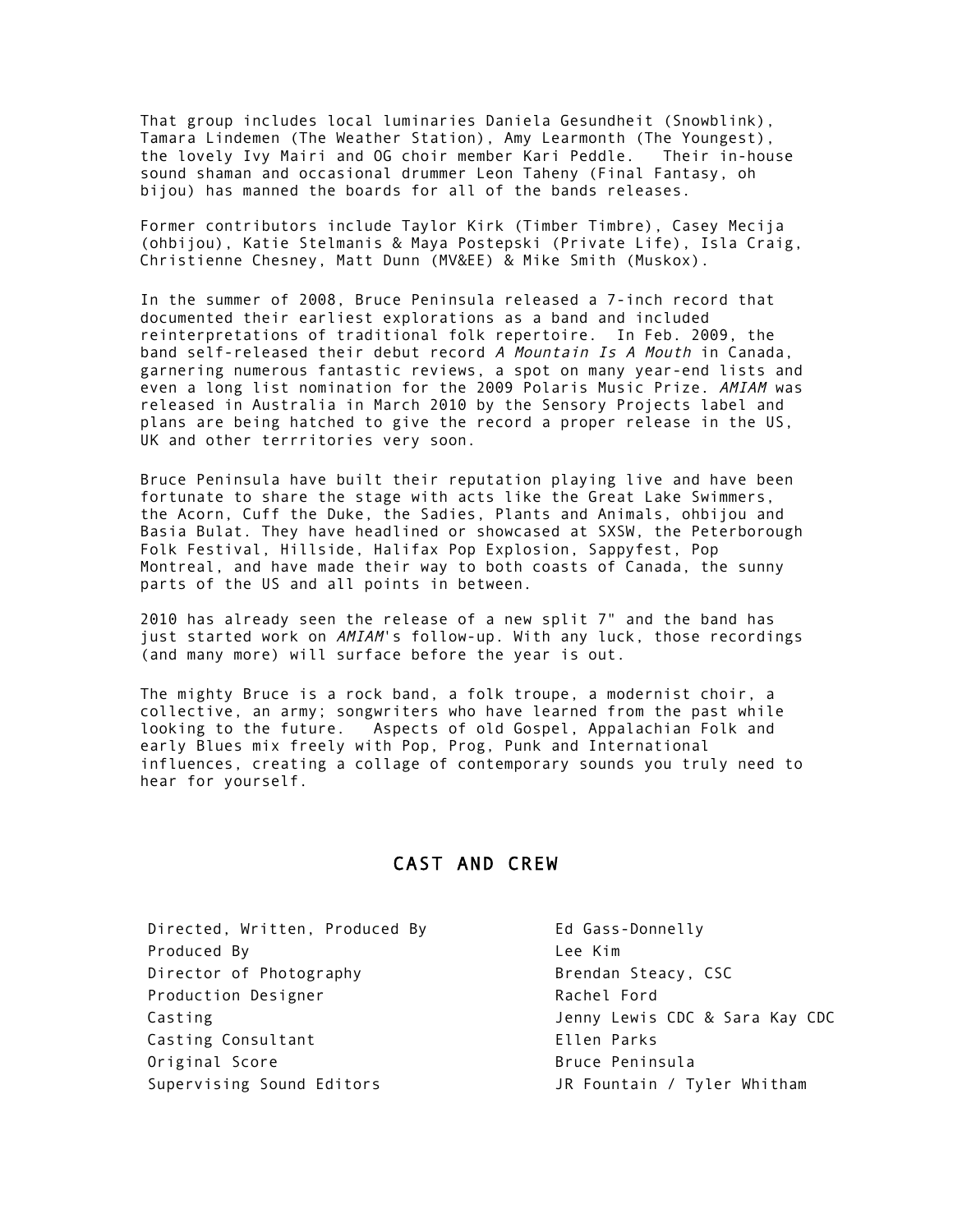Rita Jill Hennessy Ava Amy Rutherford Walter **Peter Stormare** Deacon Vladimir Bondarenko Steve Stephen Eric McIntyre Sam **Martha Plimpton** Jim Aaron Poole Washington **Ari Cohen** Ari Cohen Officer Kevin **Trent McMullen** Office Michelle **Example 20** Erin Brandenburg Jenny Kat Germain Deb Jessica Clement Worker 1 Andrew Penner Worker 2 and 2 Alan Penner John Ruden John Penner Walter's Father Network and Herm Dick Mike Mark Snowden Wilson Timm Zemanek Olive **Jackie Burroughs** Jackie Burroughs Greta **Announce Announce Announce Announce Announce Announce Announce Announce Announce Announce Announce Announce** Billy Stuart Hughes Cindy Alyssa Mariano Mrs West **Heather Allin** Stunt Steve Robert Racki Stunt Walter **Galler** Stunt Walter **Joseph Racki** Stunt Co-Ordinator Communication of the Unit of Stead Additional Voices and Solan Gord Bolan Production Manager **Peter Harvey** Production Manager (Prep) Szonja Jakovits Production Coordinators TJ Alston Assistant Production Coordinator Kat Germain Production Accountant **Doug Gillespie** Script Supervisor **Galacter Script Supervisor** And Julia Stan Unit Publicity **Suzanne Cheriton** Still Photographers Caitlin Cronenberg Story Editor **Aaron Poole** Additional Casting Casting Crystal Kramer, CDC Co-Production Designer and Adam Weir Art Directors **Brian Garvey** 

Art Department Assistant Mike Ward Costume Designer Costume Designer Costume Designer

Erin Brandenburg

James Banos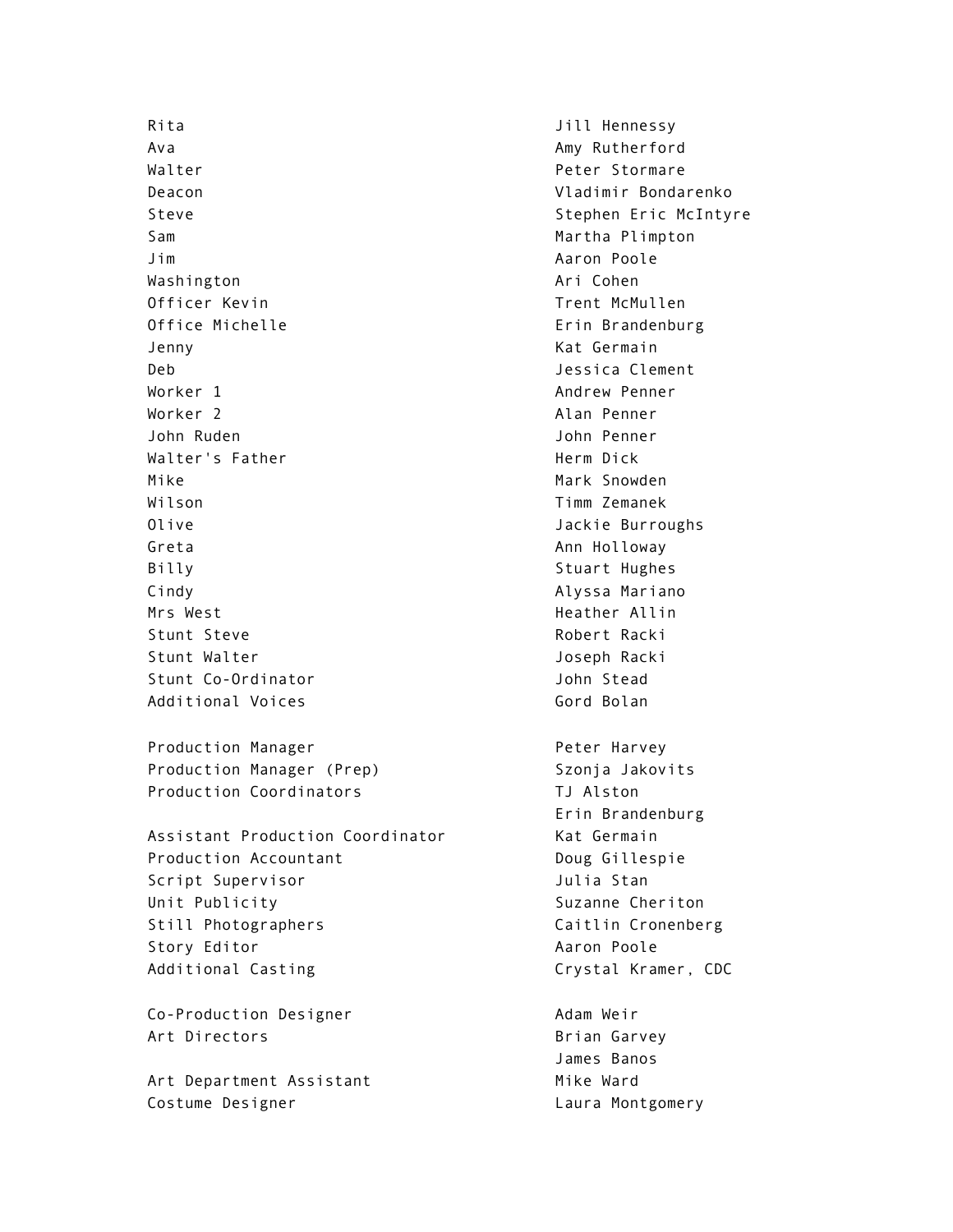Assistant Costume Designer Megan Oppenheimer First Assistant Director (Prep) Bruce Davis Second Assistant Director (Prep) Mark McDonald TAD Emalee Brandenburg Hair and Make-Up Natasha Nikolic Assistant Make-Up Artist Brandi Boulet Kristin Wayne Whitney Sellors Hair Cut Stylist for Peter Stormare Jessica Shannon 1st Assistant Camera **Michael Bailey** 2nd Assistant Camera **Angelica Bailey Angelica Bailey** Daily Assistant Camera Michael Battistone Jurek Osterfield Michael Nieuwland Key Grip **Rhys Brisbin** Best Boy Grip Todd Thompson Daily Best Boy Grip Tony Ranieri Daily Grip Contract Contract Contract Daily Dack Kenneally TJ Richardson Gaffer Rob Walsh Best Boy/Package Truck/Geny Op Richard Pryce Daily Best Boy/Package Truck/Geny Op Kevin Gallant Adam Landucci Daily Electrics and Daily Electrics and Daily Electrics and Daily Burn and Daily Burn and Daily Burn and Daily Simon Hughes Locations Sound by Mid Coast Productions Location Mixer and Sound Recordist **David Ottier** Co-Transportation Coordinators Tim Brown David Rai Jason McCormack Driver **Bruce Holmes** Assistant to P. Stormare Scott Yamamura Production Assistants Josh Squires Sarah Benson Daily PA James Ledlie Brent Jemmett Set Medic **Brian Hicks** Lifeguards **Nicole Alexander**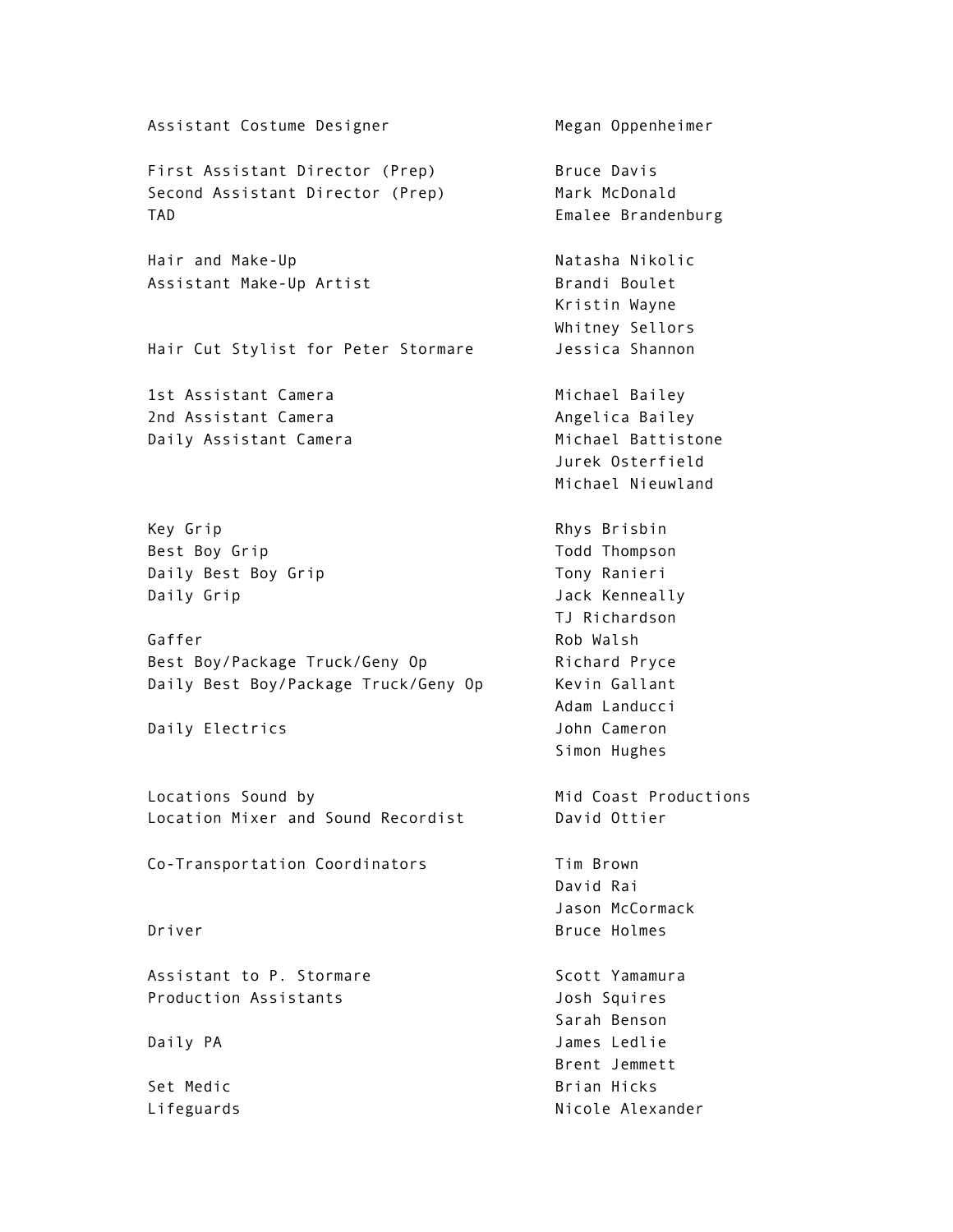Aleshia Denny Animal Wrangler **Rick Parker** Rick Parker Assistant Animal Wrangler **Gallace Contract Contract Contracts** John Mairs Craft Services Geoff Cole Special Effects Sean Wakfer Locations Manager **Fermin Balado** 1st AD Michael Tassie 2nd AD Garfield Russell Additional Score **Andrew Penner** Andrew Penner Editor **Editor** Editor Editor Editor Editor Editor Editor Editor Editor Editor Editor Editor Editor Editor Editor Editor Editor Editor Editor Editor Editor Editor Editor Editor Editor Editor Editor Editor Editor Editor Edi Sound Editing and Design by Sound Dogs Toronto Additional Sound Editing Nelson Ferreira Dialogue Editor **Tyler** Whitham Sound Effects Editor **Galacter Contain** JR Fountain First Assistant Sound Editor **Dashen Naidoo** Front End Services provided by Deluxe Postproduction - Toronto Dailies Colorist **Exercise Ryan Ruskay** Telecine Sync Operator **Debora Filippi** Project Manager **Manager** John Bardswich Manager of Dailies Operations Gary Brown Technical Resources Manager Mark Thorp Vice President, Sales<br>
Diane Cuthbert Digital Intermediate Services provided by Deluxe Postproduction - Toronto Digital Intermediate Colourist **Drake Conrad** Digital Intermediate Producer **Peter Armstrong** Digital Intermediate Project Manager Lee Hughes Digital Intermediate Editor **Dave Muscat** Digital Intermediate Assistant Editor Kevin Downer Digital Opticals **Example 20** Eric Myles Scan/Record Supervisor Nick Paulozza Scanning/Recording Tom Mayclim Trevor Pickard Dust Busting Meghan Werner Melissa Espina Audio Services provided by Deluxe Postproduction Services - Toronto Sound Re-Recording Mixers Keith Elliott Jason Perreira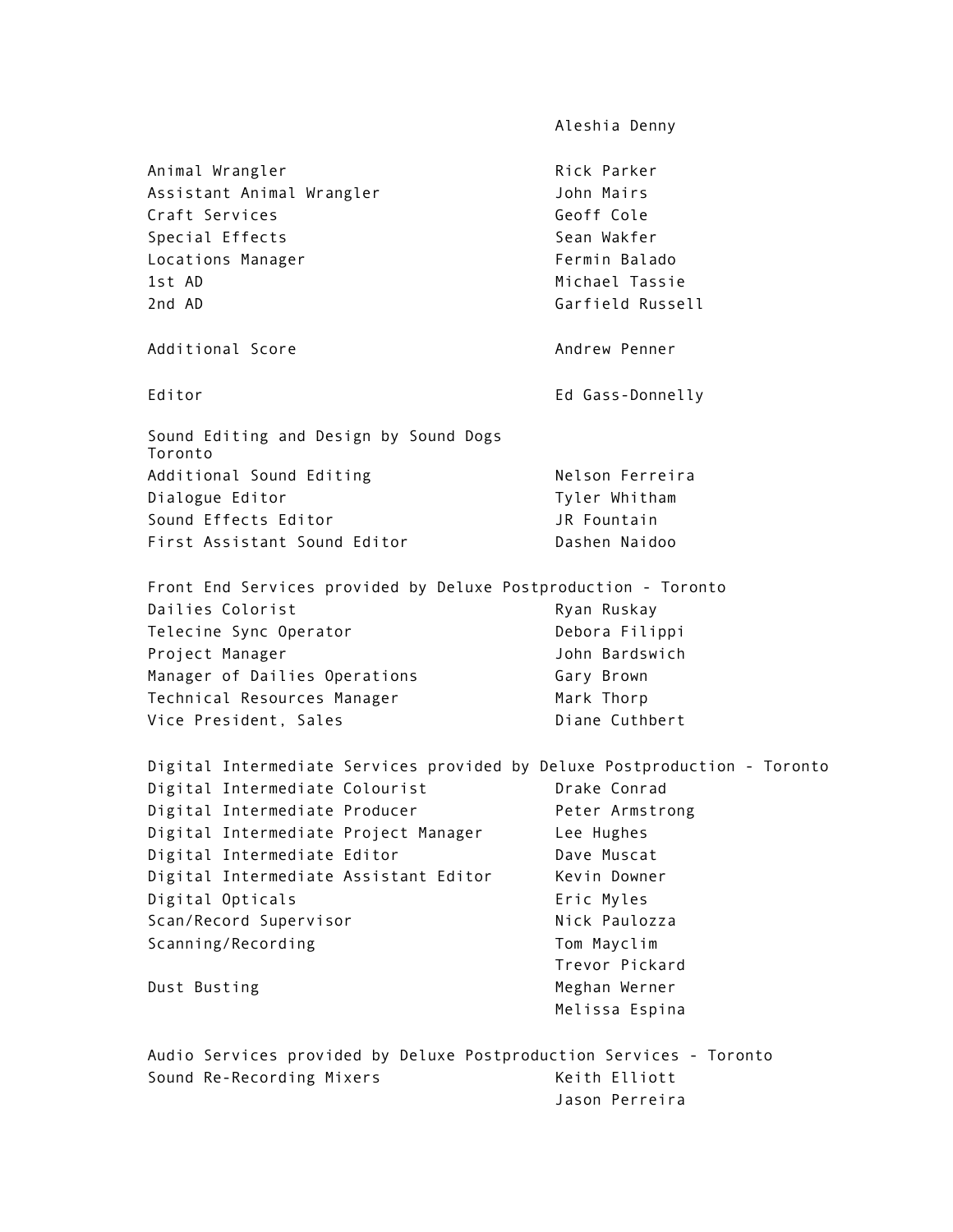Foley Artist Contract Contract Contract Contract John Elliot Foley Recordists **Dave Yonson** Matthew McKenzie Project Manager, Re-Recording Operations Michael Patterson For Movie Central Julie Di Cresce For The Movie Network Kathleen Meek Legal Services Gigi Morin, Duncan Morin LLP David Shivak, Ross & McBride LLP Accountant The Counter of the CAU and Warburton, CAU and Warburton, CAU and Warburton, CAU and Warburton, CAU Catering All-Occasions Catering Diana Sweets Clearances Eastern Script Service Inc. Film Stock Fuji Film Canada Insurers Unionville Insurance Payroll Services **EP Canada** Completion Gurantors Film Finances Canada Interim Financing and Aver Media, LLP ACTRA Steward **Barbara Larose** Barbara Larose Accommodations provided by Country Inn - Listowel, Ontario King Hotel - Palmerston, Ontario House Moving Services CL Martin Picture Cars **Picture Cars** Picture Cars North Production Vehicles Jamieson Car and Truck Rental Small Town Murder Songs is lensed by Brendan Stacey, Kinosmith Inc will distribute in Canada. The film is produced in participation with Telefilm Canada, TMN, Movie Central, and provincial and federal tax credits. MUSIC "AS LONG AS I LIVE" Written & Performed by Bruce Peninsula Produced by Leon Laheny & Bruce Peninsula

"ANTIOCH 277" Music by F.C. Wood Words by Samuel Medley

Published by Bruce Peninsula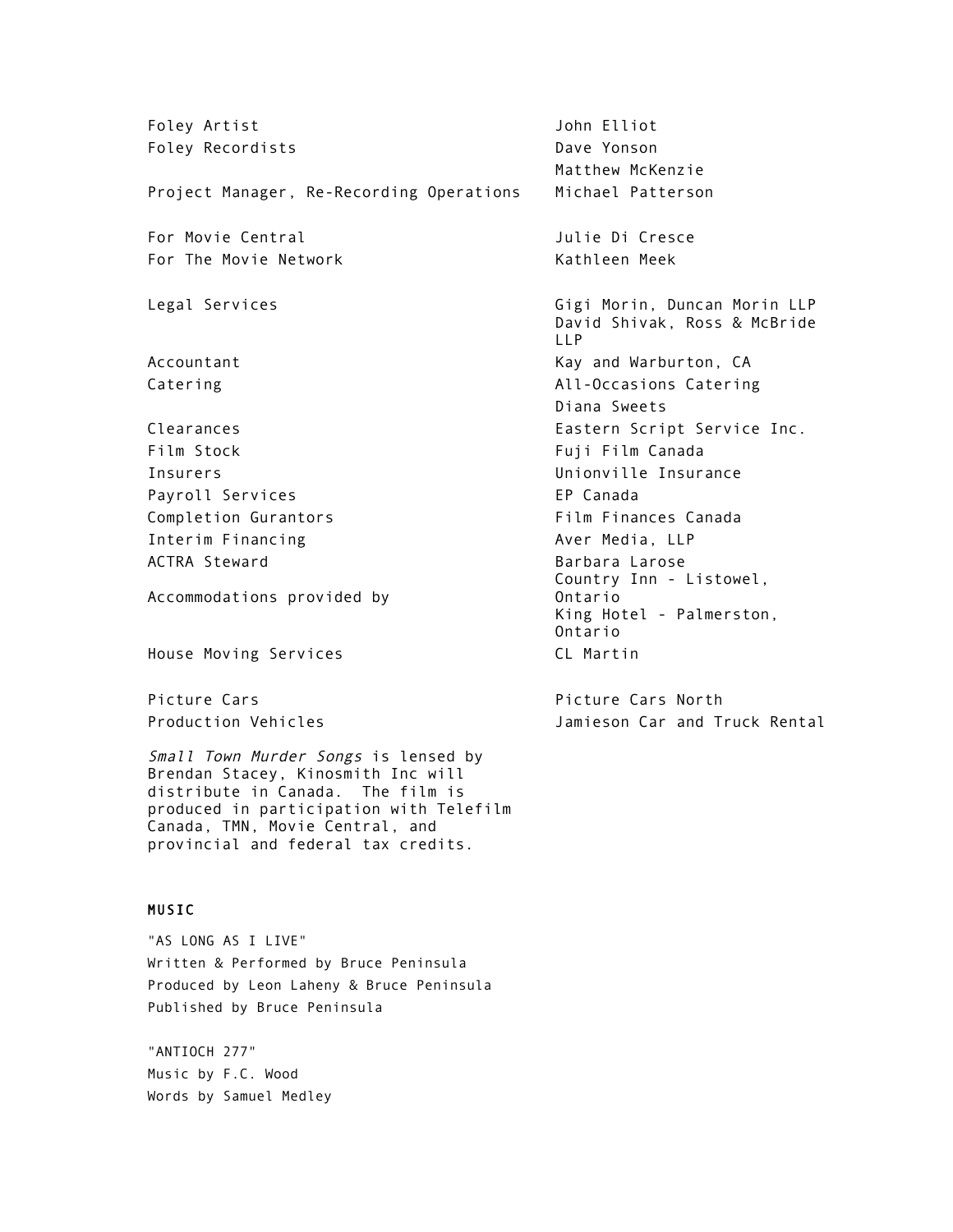Performed at Henagar-Union Sacred Harp Convention Produced by Matt Hinton & Steven Lance Ledbetter Published by Awake Productions

#### "ROSIE"

Traditional Arranged & Performed by Bruce Peninsula Produced by Leon Laheny & Bruce Peninsula Published by Bruce Peninsula

#### "CRABAPPLES"

Written & Performed by Bruce Peninsula Produced by Leon Laheny & Bruce Peninsula Published by Bruce Peninsula

#### "SHUTTERS"

Written & Performed by Bruce Peninsula Produced by Leon Laheny & Bruce Peninsula Published by Bruce Peninsula

#### "BITTY BABY"

Written & Performed by Bruce Peninsula Produced by Bruce Peninsula Published by Bruce Peninsula

"HERE COMES THE COMET" Written & Performed by Mark Revell Published by JRT Music, BMI SACEM

"FREE TO BE LOUD" Written & Performed by Damon Criswell Published by SI Publishing (SOCAN)

"LIFT EM UP/JACK CAN I RIDE" Written By Washington Phillips Arranged & Performed by Bruce Peninsula Produced by Leon Laheny & Bruce Peninsula Published by Bruce Peninsula

"STEAMROLLER" Written & Performed by Bruce Peninsula